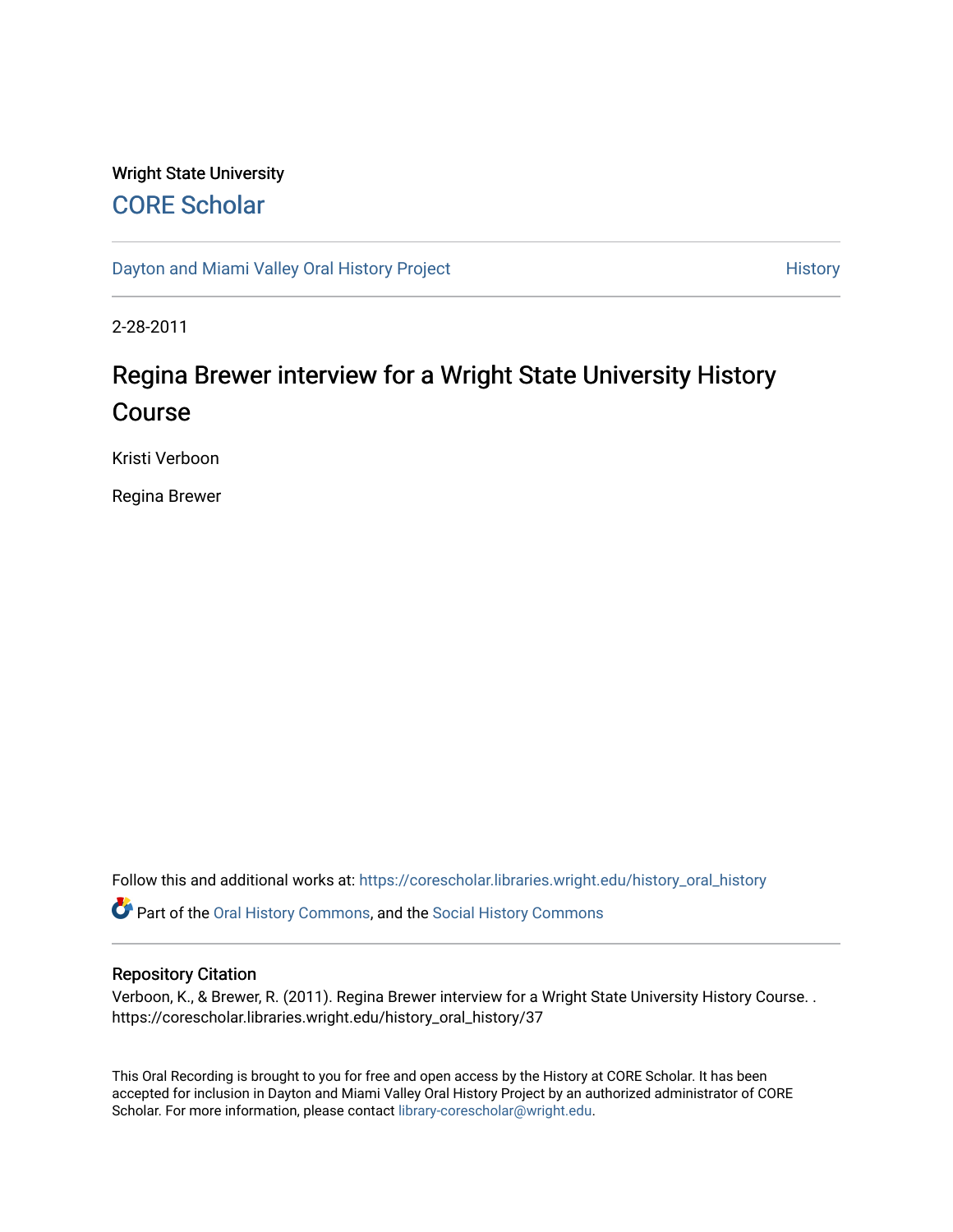Profile Narrator Name: Kristi Verboon Interviewee: Regina Brewer Author: Kristi Verboon Date of Interview: 28 Feb 2011

For: An interview with Regina Brewer Course Name:HST 485-03 Professor Marjorie McLellan Term: Winter 2011

Key Words: Saint Vincent de Paul Crones and Colitis Foundation Homeless shelter Dayton Daily News Ten Top Women of Dayton Shuster Center Melissa Parjean Pastor Lache Good Neighbor House Sinclair Community College

#### **Summary**

Regina Brewer has worked with the homeless of Dayton Ohio for a couple of years now and it all started by taking a lost pregnant woman and her children to the Saint Vincent de Paul homeless shelter. Not knowing anything about the shelter, the sight of the many homeless people living outside of the shelter frustrated her and she felt compelled to do something. She began passing out lunches, supplies and doing anything she could to help. Her strong need to help the less fortunate stemmed from her childhood and helping her family with different community services and homeless outreaches and this has only grown stronger with time. She has since got her family, church and three young children involved and stresses the need to help others in the community. In 2010, homeless women that Regina had helped at the shelter a year prior, nominated Regina and she won the Ten Top Women of Dayton Award for all of her community work. Some day she hopes to have her own facility and non-profit organization to further assist the Dayton area.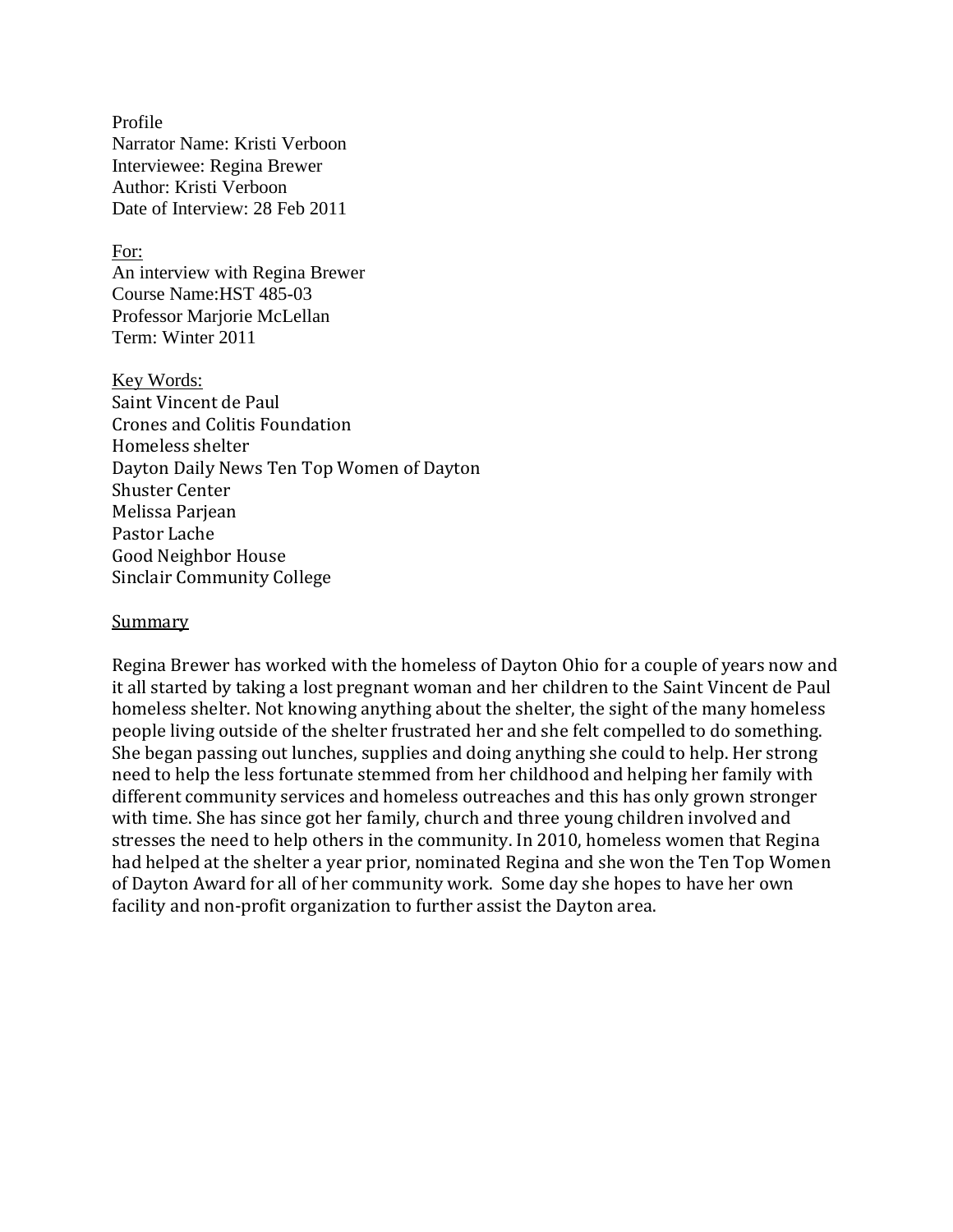**Name of the project director: Marjorie McLellan, Department of Urban Affairs and Geography, Wright State University Archives or repository**

**Interviewee- Regina Brewer, 2010 Ten Top Women of Dayton Recipient Interviewer name Kristi Verboon**

**Others present- none Place- Sinclair Community College Library Date- 28 February 2011 Length of recording: 01:11:22 Original format: Setting- The interview took place on the second floor of the Sinclair Community College Library in a secluded hallway.** 

**Key words: Saint Vincent de Paul Crones and Colitis Foundation Homeless shelter Dayton Daily News Ten Top Women of Dayton Shuster Center Melissa Parjean Pastor Lache Good Neighbor House Sinclair Community College** 

**Indexed by- Kristi Verboon**

**Index**

# **0-0:00:17 Thank you and release form questions**

#### **00:0:17-00:06:46 How Regina Brewer's community work started**

After helping a random lady and her children find their way to Saint Vincent de Paul homeless shelter, Regina recognizes Dayton's homeless problem and describes her urge to help, especially at Saint Vincent de Paul shelter.

#### **00:06:46-00:12:42 Childhood and adolescent years**

Regina recalls helping with her aunt's outreach shelter and the importance of serving and giving to others in need as a young child then into her rebellious teen years, becoming a mother and finding God. She believes her family introduced the importance of helping those less fortunate and that has influenced her community with the homeless work today, therefore, she wants to instill those needs into her three children's lives as they help pass out food at the homeless shelter.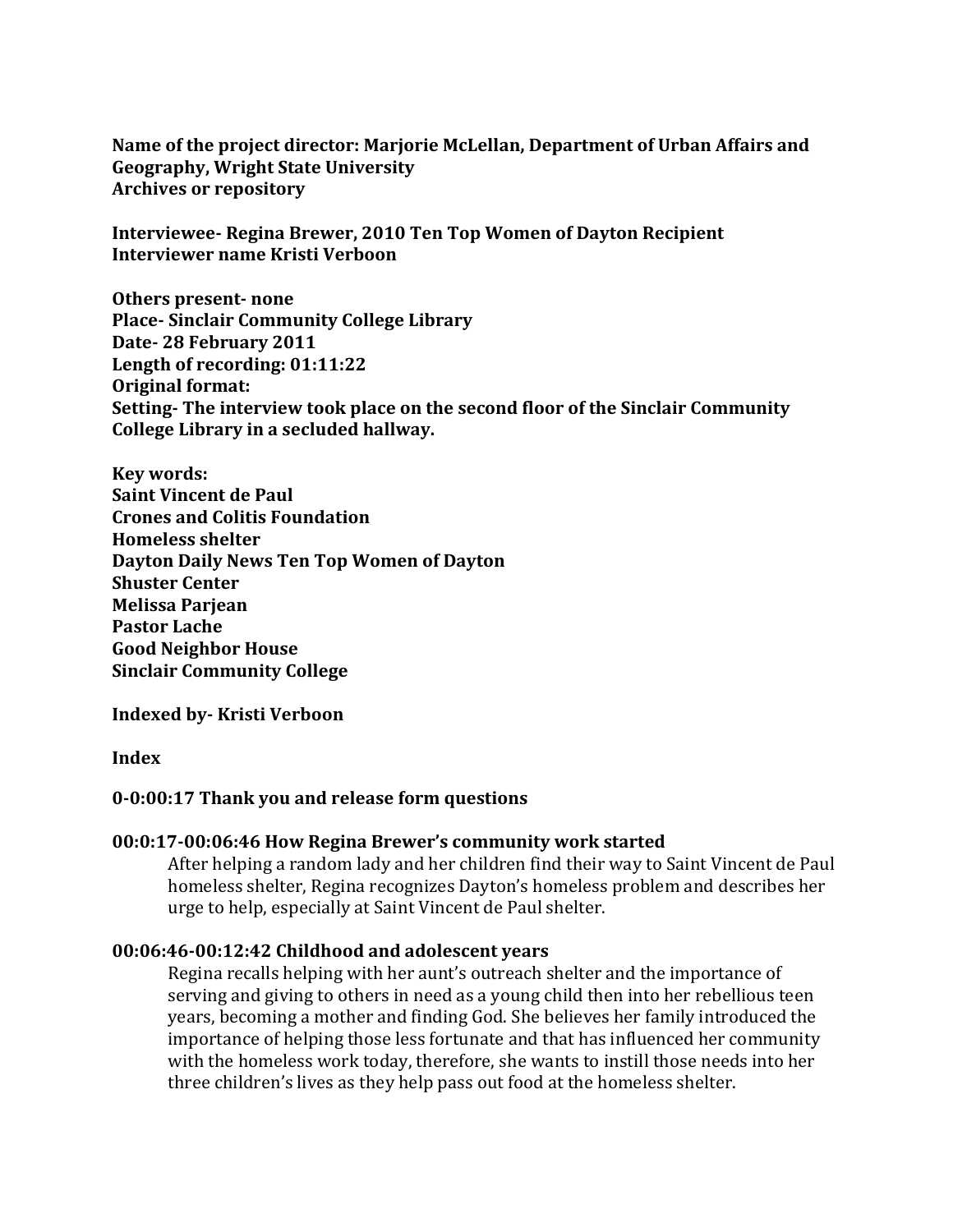#### **00:12:42-00:17:20 Role Models and Mentors**

Regina gives credit to her Aunt Marjorie, her father, her Pastor Lache, her prayer partner, Ms. Betty, and her professor, Mr. Derrick Allen ,who have all in some way, encouraged and supported her community work.

# **00:17:20-00:20:45 Other important causes and organizations**

Regina expresses her interest in raising money for the Crones and Colitis Foundation and other causes through 5K walks and the little boy who inspired her. She also expresses her love for Saint Vincent de Paul in downtown Dayton, Ohio.

# **00:20:45- 00:24:48 In what other ways are your children involved in your community service?**

Regina expresses the importance of her children caring for those who are less fortunate and how they should do what they can, including passing out lunches and visiting nursing homes. They are also encouraged to give by donating one of their own Christmas presents to sick children at Children's Medical Center.

# **00:20:48- 00:26:46 Regina's community service impacts others**

Regina has influenced her family and church members to get involved in many various ways including donating time and resources, outreach ministries and food pantries.

# **00:26:46-00:31:42 Lessons learned**

Regina strongly believes one should be grateful and appreciative of you have and not to focus on what you don't have. She also appreciates her children's good health, her sound mind and her general well-being.

#### **00:31:4-00:36:00 Obstacles and Frustrations**

Regina recalls her once low self-esteem and financial worries that used to get in the way of her dreams.

#### **00:36:00- 00:38:09 Looking back, would you change anything?**

Regina only regrets not being able to start her work earlier.

#### **00:38:09-00:39:20 Future projects**

Regina expresses her hopes of one day owning a facility and managing a non-profit organization to better serve those in need.

# **00:39:20- 00:42:58 Winning the Ten Top Women of Dayton Award**

At first, Regina was astonished and shocked that she had been nominated for the Dayton Daily News Ten Top Women of Dayton award. She recalls comparing herself to the other women and feeling inferior to the other recipients but she appreciates the experience and is honored to be a winner of the award.

# **00:42:58-00:45:10 Sources of encouragement and strength**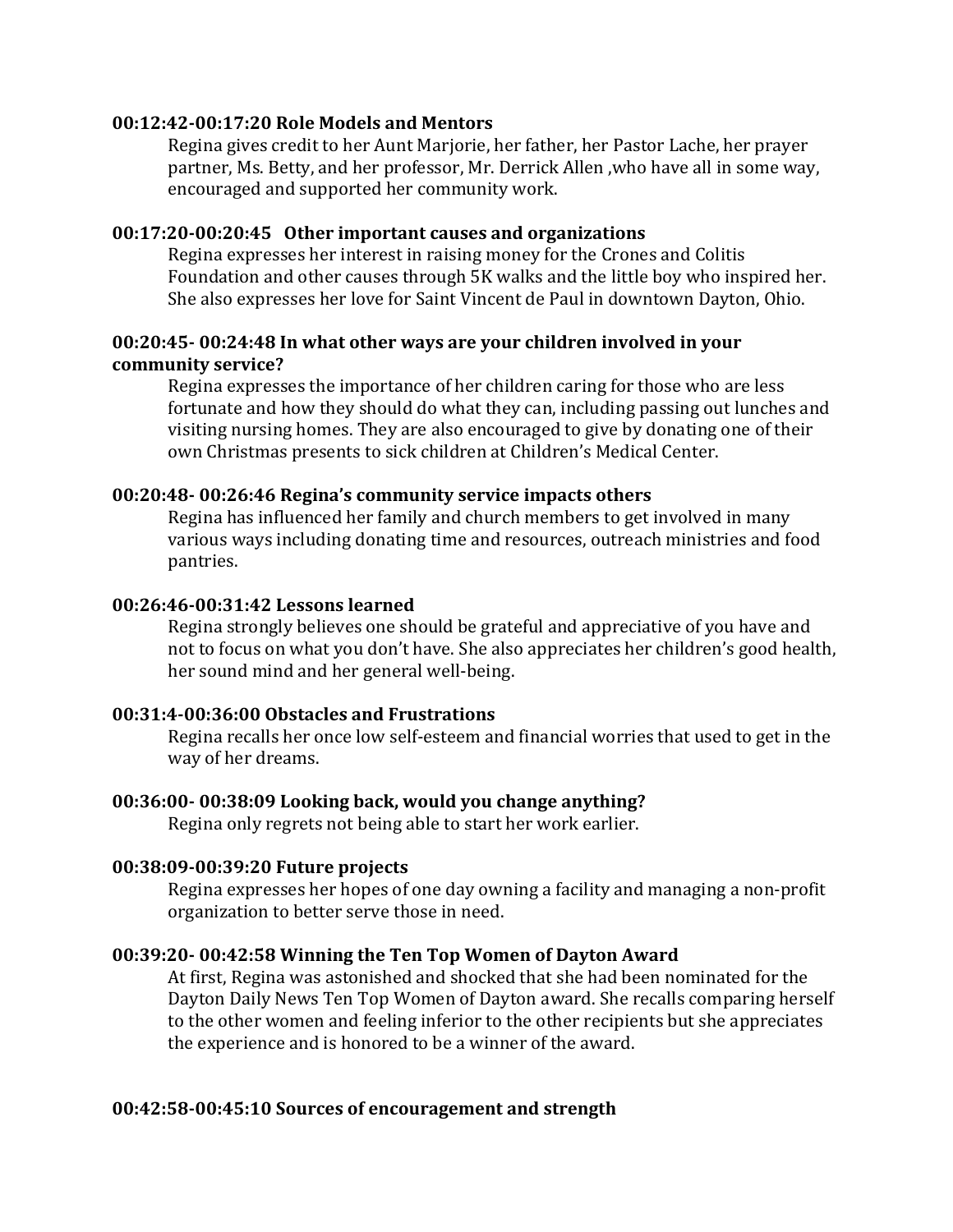First, Regina owes her strength and encouragement to God then to her father who sacrificed and worked diligently for his family as a single parent with three children.

#### **00:45:10-00:46:42 Advice for young women**

Regina's advice for young women today is to get an education, help those in need and get personal priorities in order.

#### **00:47:00-01:11:22 Back to Ten Top Women Award**

At first, Regina does not believe that she would be nominated for the award as she was unknowingly nominated by a homeless woman she reached out to a year ago. Regina talks about the overall experience: the preparation, meeting the other recipients, the interviewing, the commercial and the recognition ceremony.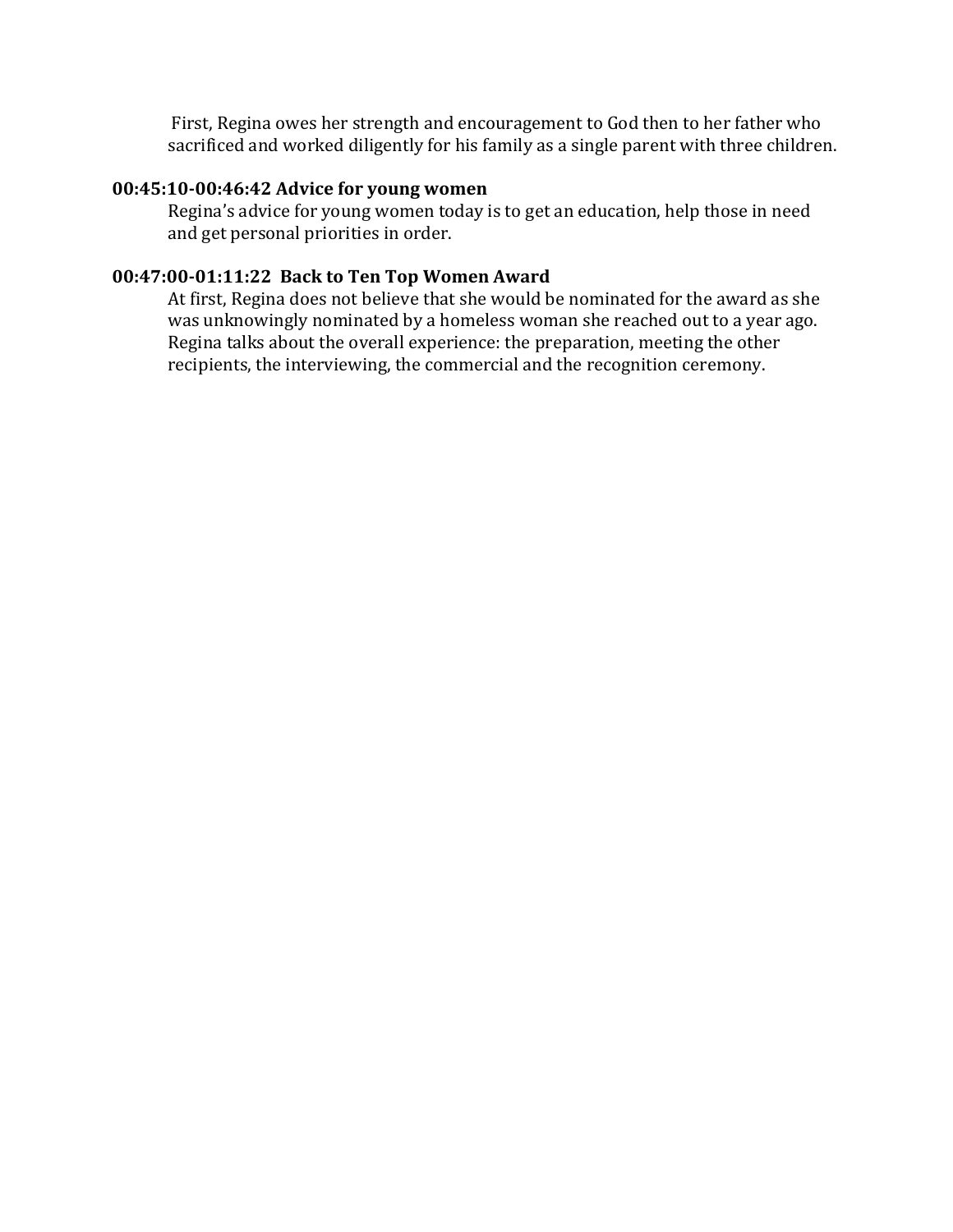**Oral History Interview Name of the Project Name of the project director: Marjorie McLellan, Department of Urban Affairs and Geography, Wright State University Archives or repository**

**Interviewee/narrator name- Regina Brewer Interviewer name- Kristi Verboon Others present-none Place- Sinclair Community College Library Date-28 February 2011 Length of recording: 01:11:22 Original format:**

**Transcribed by Kristi Verboon**

**Interview transcript**

Verboon: I'm Kristi Verboon sitting here with Ms. Regina Brewer on 28 February, 2011 at 2:30. I would like to thank you so much again for coming out.

Brewer: You're welcome.

Verboon: And do you have any questions about the release form you just signed?

Brewer: No I don't.

Verboon: Alright, so to start out, could we talk about your involvement with the community and why it is so important to you? You can break it down however you want or put it into subjects or projects, whatever you need to do.

Brewer: Ok, my involvement with the community; I'll actually tell you how it began. I was just, I was with a client, I'm a home health aide, so I was with a client and we were at the Good Neighbor House and we were just sitting around talking and we kept seeing this lady walking back and forth. She had two kids with her, small kids in a stroller, one was in a stroller and the other she was holding the hand and she was pregnant. She kept walking back and forth right in front of us and I just looked and was kind of like "uh, are you okay? Are you lost"? She was like "Well actually yeah I'm lost and I'm looking for Saint Vincent De Paul" and so I was like uh,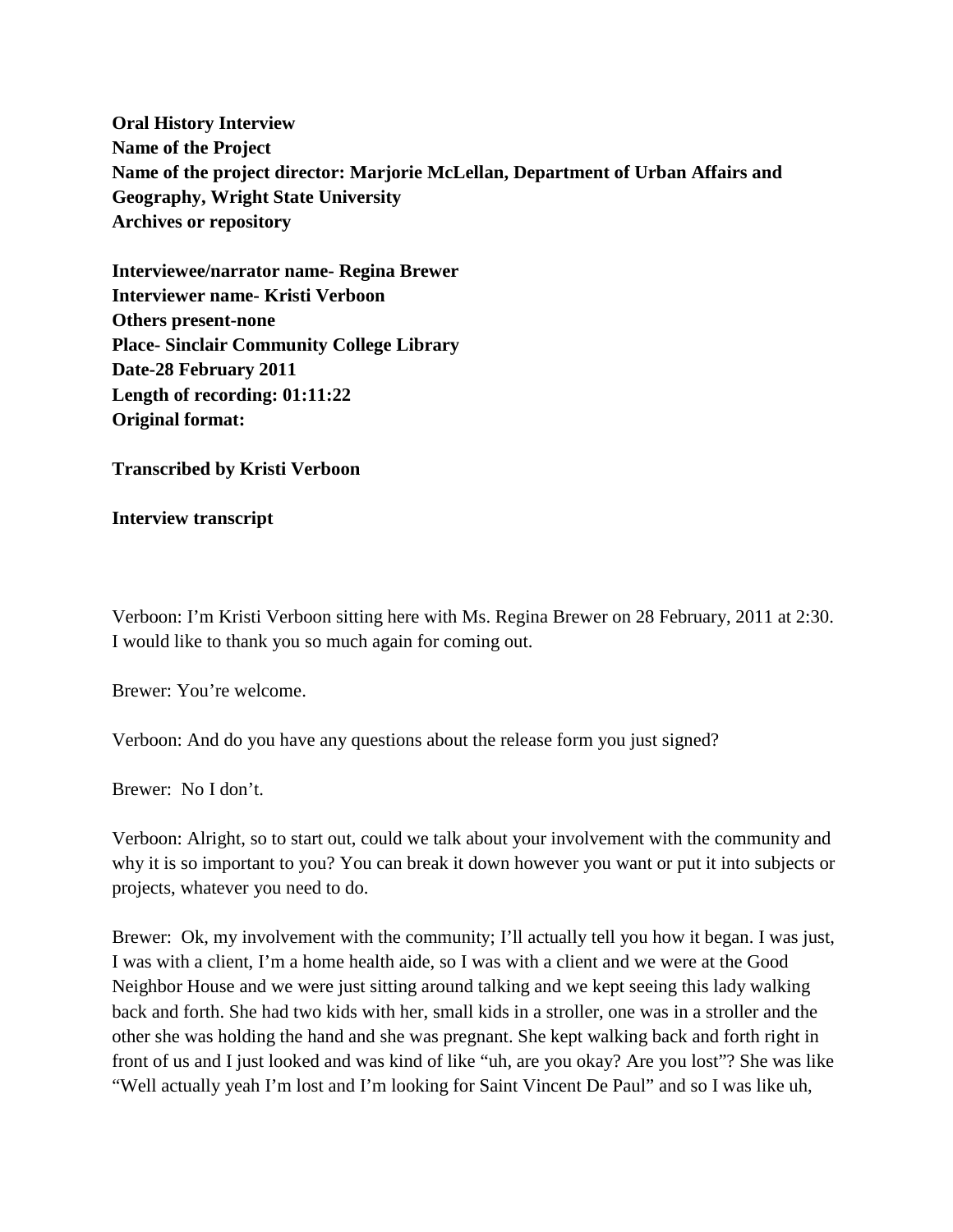okay, I don't know where that is. She said it was on Apple Street and I'm thinking okay, I have no idea where that is and come to find out, the pay phone that we gave her a quarter for didn't work, so I went and got my cell phone and I'm looking around like okay, where is this place? And finally I called and they told me where it was. So I said well we're, I looked for it and said is it off of Third Street and they told me where it was and come to find out, it was like two or three seconds from where we were, it was like right around the corner. So I got her and her children in my van and I took them around there and when I looked at Saint Vincent de Paul, I passed it and kind of went down in an alley way and I didn't know there was the park and the river and all that stuff back there. There were so many people around Saint Vincent and in the back of Saint Vincent, all these people just sitting in the grass, so I was like hey they must be giving away something free, you know I didn't think, and I let her out and I stopped and I was just curious and I asked one of the men well "Why are you here" and he said "I'm homeless". And I was like "Do you go in Saint Vincent de Paul" and he said "No, I don't get a chance to go into Saint Vincent because sometimes it's over crowded." He said "I sleep out here." And he started pointing out to other people who I guess they became like family and they sleep in the back of Saint Vincent de Paul in tents. So I went back there to look for myself and I've never seen homeless people, I mean I've seen them like walking around, but never actually sleeping in the dirt; never seen anything like that before in my life cause there was so many people out there. And then when I go back in the car, I was kind of discouraged and frustrated, like why are there people sleeping outside, like literally like animals and it frustrated me. So I went home and kind of thought and prayed and was like what can I do, cause there's got to be something that I can do. So after a couple of days a thought came to me, you know, well gather up some stuff and help them. So I'm like, "Where do I go first?" and so I thought, I said ok, I have a friend; her name is Quanisha, she's always cooking something. I mean massive food, she's from the south so she cooks all the time and she has food. So, I would gather up food from her and my mom and people and we just started to pack lunches and just take them. We would go down to the bakery and get bread and stuff that was like fifty cents and stuff like that. And then the first time we took the lunches, my children and I would do this together, we would sacks, paper bag sacks and write scriptures on them. My youngest daughter would get frustrated because she couldn't write at the time so I was like just make pictures. So she would make picture of us and smiley faces and rainbows and stuff and we would take them down there. At first, I thought, well maybe I shouldn't take my children, cause it was just myself and my three kids, and I said no, they need to see something like this. So we packed up the lunches in tubs. I think the first time we did it we only did sixty to sixty-five bags I think and they just had sandwiches and juice and chips and like a little snack and thing like that in it. We went down there and I went ahead and locked my door let the kids stay in but I opened up the back of my van and went to the first person and said "Would you like something to eat?" and she was like "Sure" but the I just started passing out the bags and people were just coming form the back of Saint Vincent's and in Saint Vincent and we, I took maybe fifteen minutes to pass out all those lunches cause the people were just like "Thank you" and I've never seen somebody so gracious just to get a sandwich, you know. So after that, I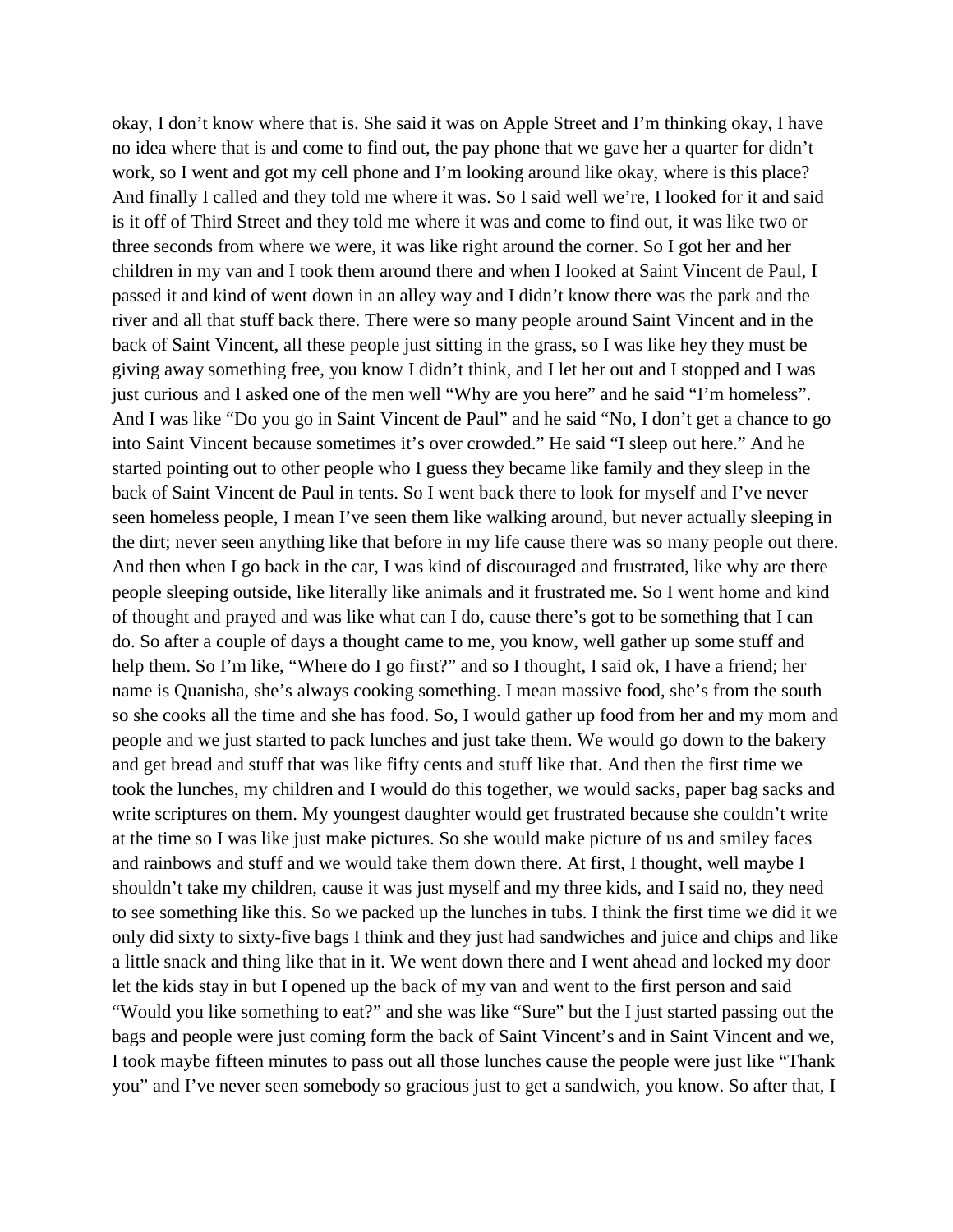said there's something that we can do, and after that we began to go to Goodwill's and it wasn't expensive stuff but it was like blankets and tents and tarps. Then I had clients trying to give away stuff and I'm like oh, I could keep that and maybe they could make it into something or you know somebody might fit it and wear it. Then after that it started to become on a massive scale when I began to tell people, like hey, there's people who are homeless and we need to help them. My church got involved and the youth would go down there and we would barbeque and things like that, and it just became something like massive and we would go down there and help them like that. Then everything else started to scale and we started going to the nursing homes and things like that, so.

Verboon: Okay, so is that, let's see, and how long ago were you starting this?

Brewer: This has been almost about two years I believe, um, things have changes a little bit because now around Saint Vincent, they have signs around saying you can't even sit here, you can't stand here

Verboon:And they have that gate.

Brewer: Yeah they have a gate now and things and I believe they made the people that had tents, move. So it's actually slowed down a little bit so now we actually go inside the shelters and my church has now incorporated a food pantry at our church and things like that so we're trying to give there.

Verboon: So, could you tell me about your childhood and adolescent years and then if anything happened that lead your heart to this.

Brewer: Okay, well when I was a kid, probably before teenage years, um, my aunt Marjorie Wingfield, she actually had a center that was called Holy Name that was on Dakota Street and she had a church that was Holy Name also and they were right next door to each other and before this whole event and the award and everything, I forgot that we would actually go to that center and my mom would take us there and we would have to help. We had like chores, we would have to clean the uh, she had like a food pantry in one section, so we would have to clean the shelves ad dust and things like that. And we would go in the other half and we would have to fold up clothes and put them in the piles where they were. And she did, I believe she gave away stuff on a weekly basis, but now I'm starting to remember different things; like we were there all the time and we would help, so I kind of think it might have stemmed from childhood, my childhood past from helping my aunt do different community work cause she was involved with the community for a very long time. She actually won the Top Ten Women Award in, I think like 1970 something, and I didn't even know till my mom found out the award and she was like, did you know your aunt Marjorie won this award and I'm like, you never told me that. She had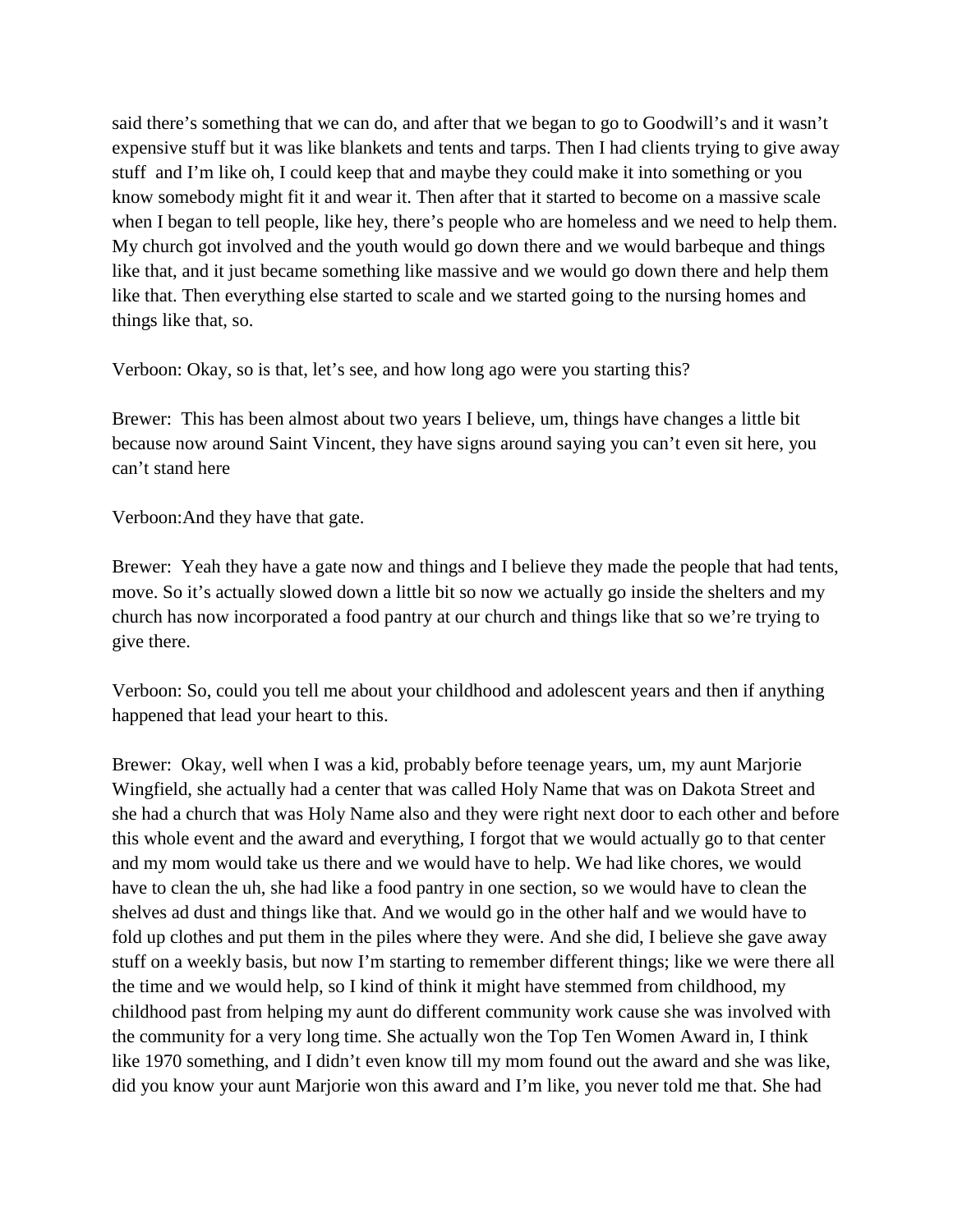the paper and everything, it was yellow but you could still see everything; the award, I mean it was amazing. Um, actually then when I became a teenager, whoo, I was so bad. I actually was really, really rebellious. I mean to the point where I was just getting in trouble all the time and um, just when I became about sixteen or seventeen years old, I just kind of changed; I be became very different, I started to want to know things about God and things like that and I slowed down drastically form my past of being bad and all of that. Then finally, I actually got pregnant when I was eighteen so that slowed me down a lot. Especially after having my daughter, I knew I wanted her to have a good life, I want her to have a church home and things like that and then I got saved so my life just turned around drastically form how I was in my teenage years.

Verboon: Let's see, we kind just of answered a couple of these, um…so did these experiences inspire or influence you and the person that you are today with your need to help other people in your community?

Brewer: From my childhood I think it I did. I think it put something in me. As kids grow, you do put certain things inside of them and they might not remember at that time but I think my aunt and my mother; they were putting community service into me and they didn't understand they were doing that and I didn't understand that they were doing that but I kind of taught me how the process goes and things like that. Even watching my father, cause I was raised by my father, and um, watching him kind of sacrifice and watching him do things. My father did everything in secret and I think that's how I am and none of my family knew about this and they would just kind of get in my car and were like "Regina, why do you have all this stuff, why are you always caring stuff around?" I would have bags, I would have all kinds of stuff, tents and covers; they just thought my car was junky (Laughs). Then one day, my dad was like "Do you live in your car?" I'm like "No dad, it's something." Cause I didn't tell him, so I actually learned that from my dad. My dad gave to charities and stuff and I still wouldn't know to this day cause he does so much in secret because he doesn't want to get that notoriety I guess from it. So I watched him sacrifice and do things for us and it implemented in to me too like, do for others and you sacrifice for people if you care about them and things like that. So um, I think a lot of my childhood, um now I think back and I'm like wow I learned that from my parents or I learned how to give from my father or my mother. I watched them sacrifice and I watched other people in my life sacrifice; especially my aunt cause now that I think about it, it was times when the center didn't always have the funds to help a person with their bills or something like that and she would be on phone figuring out how they could get help then she would turn around and help them herself out of her pocket. So, I remember these things as a young kid, I think we were probably ten or younger and so I remember this stuff now like "Wow I remember doing that." She helped so many people in the community; we would have Halloween costume parties so the kids wouldn't have to walk around the neighborhood, she would host things like that for them and then she would have Christmas parties where the kids, we would get great gifts and it would be for the kids in the community just in case they didn't have things from home or something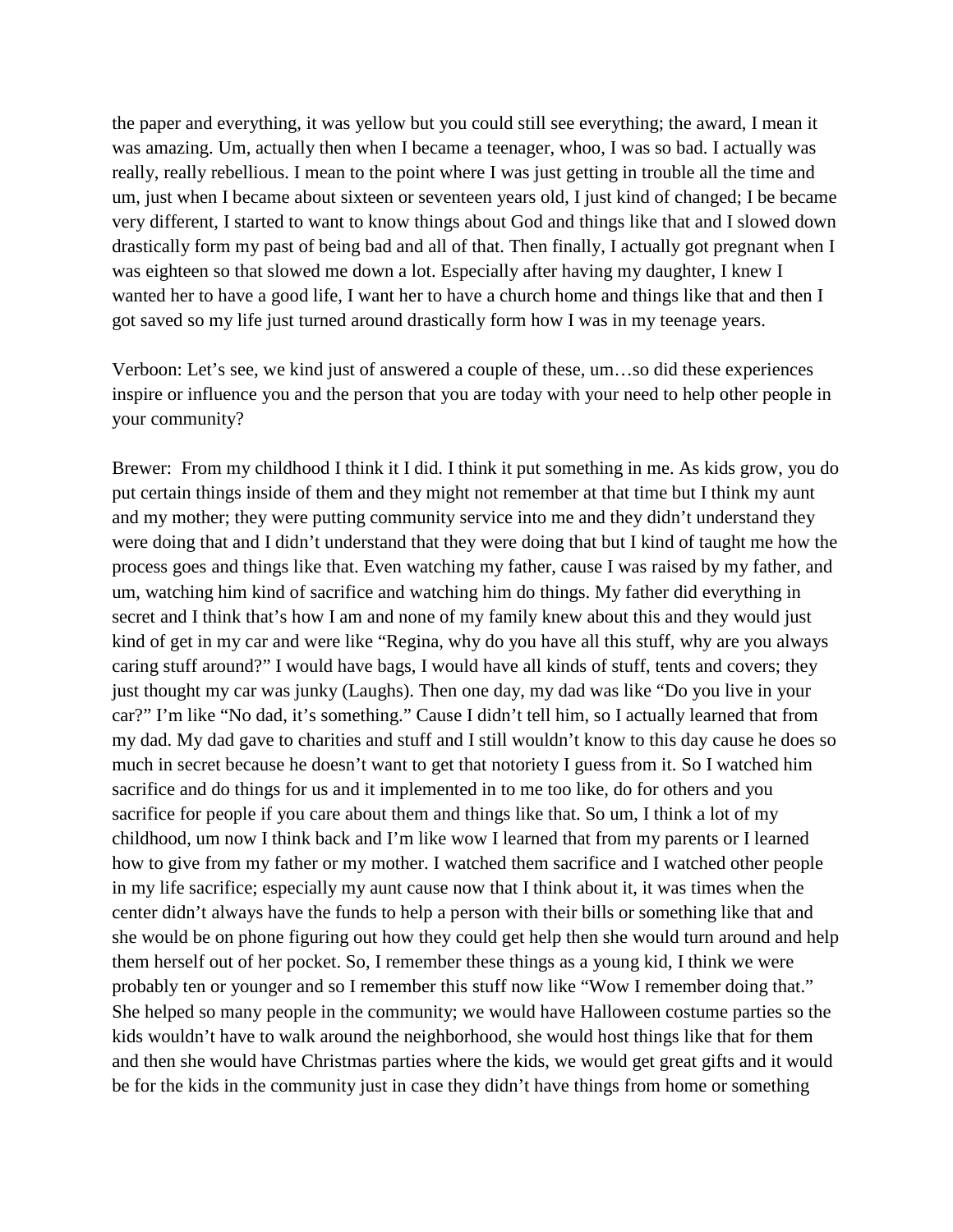like that and I'm like, I never really knew the community service she did until now; so I think she implemented a lot in my life

Verboon: That's wonderful, so that leads me to my next question; of course you're going to consider her as a mentor or role model

Brewer: Oh, Yeah.

Verboon: So you can talk about her or any others you had.

Brewer: My aunt; we didn't get to spend really a whole lot of time because she basically raised my mother because my mother and her brothers and sisters lost their parents at a very, very young age, so she raised them. We would go to my mom's house on the weekends that are when we would get to see her, she was a preacher and she raised children and I just saw her kindness and her giving spirit. She would implement so much in us, I remember staying in church shut-ins and things like that and she was such a wonderful person on the outside and in. Her life was basically striving to help others and then she died, oh it's been years since she's been gone, maybe about ten years I think. So people that have come in to my life now, of course my pastor and his wife, William Lache and Mother Lache; they are just awesome, they're giving. I see it all the time they will help people in the ministry. I mean they will take money out of their own pockets, like "Your baby doesn't have diapers? Why? Well let's go." I've seen my pastor buy people off the street clothing, I mean it's just, these people are just amazing. The pastor's wife, she'll just see a girl in there that might not have a lot or she might be a single mom and she'll take them out and do things for them like take them to dinner and all kinds of stuff and now I get to see that in my life again. They also teach me the word of God and help me along the way and things like that. But I have a prayer partner who is eighty-four years old and I never would think in my whole life, I'm pretty private, but this women; I can talk to her about anything and we're complete opposites, well, not really, we're both; we're somewhat opposite. She has been a tremendous blessing in my life; she's a giver also, everything she has she's just like "oh just give it to somebody, make sure they have it." Just like, "wow", I mean she's amazing. And she also, she helps me with my kids. It's just like she knows me, she can look at me and say, "Are you okay?" and I'm really not I'll and try to smile and like "Yeah, I'm okay." And she'll be like "No you're not, come talk to me." So she implements things about God and giving in my life; like never quit giving because God will quit giving to you and put those little things out there. And then, another mentor in my life is my teacher, Professor Allen, I think, he's here at Sinclair, Derrick Allen. He has been a tremendous help, he actually um, before I got started going off on my own doing this, he had us do a Saint Vincent de Paul charity dinner. We were able to help with this auction and things like that. He said something so wonderful to us one day we were in class; he said he volunteers at The House of Bread. I kind of started thinking I've never heard a teacher actually talk about charity work and he spent about fifteen minutes talking about charity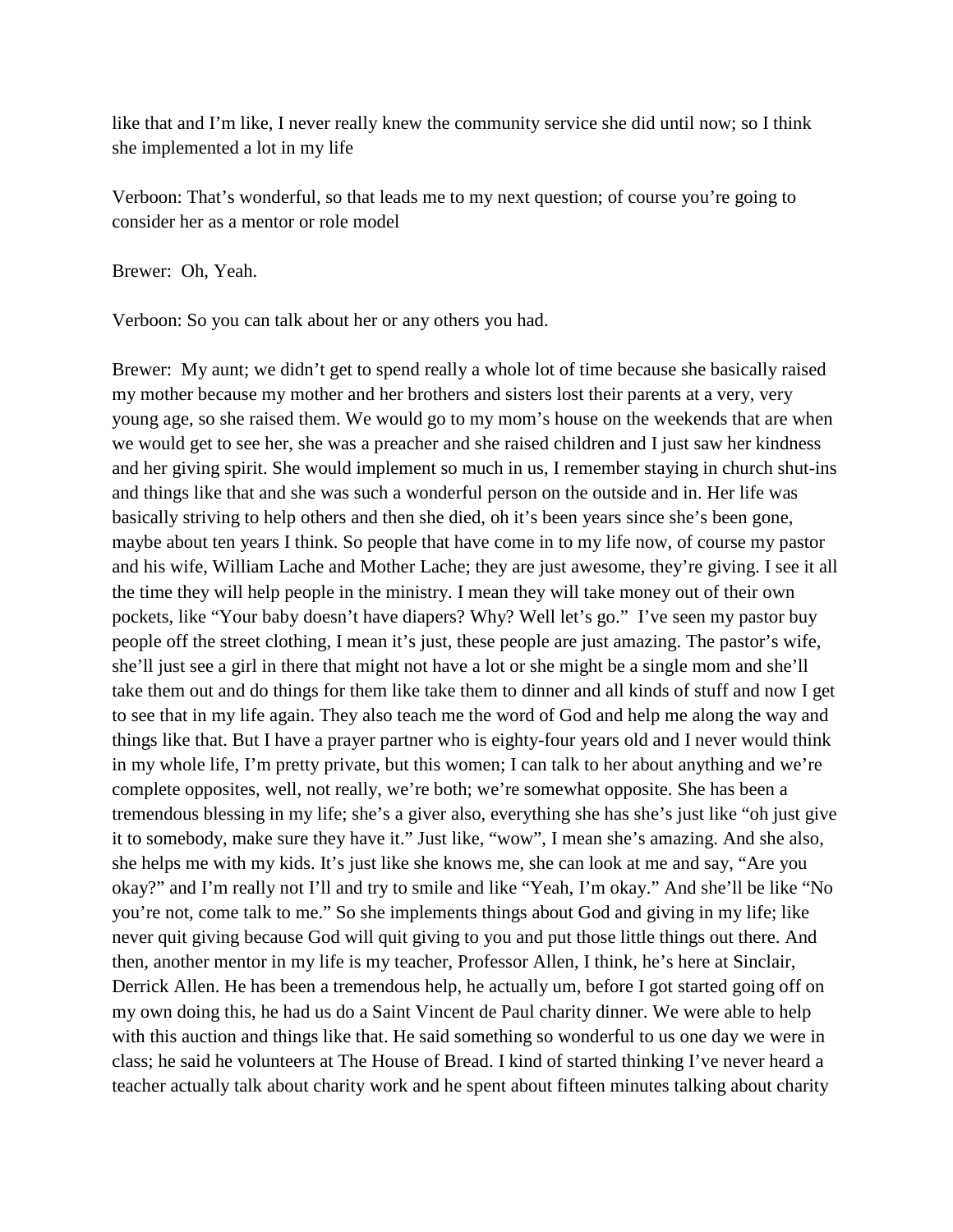work and he said why can't you give an hour or two out of your day once a month or something to help somebody else. He said "These are not people who are on drugs and people who are just lazy and don't want to work." He said "These are people who had a lot of money or have just fallen into hard times and these are people who want to work and lost their jobs. He said we go to the soup kitchen and we help them and things like that, and I'm like "Wow, that's amazing" so I wanted to see what he saw, so I went up there and I'm like "Wow, okay" but I didn't really get it until I actually saw the people sitting outside, oh man, just not bathed and their clothes were hanging on the river banks, it's very different if you actually see it up close. When you see it on TV, you're like "Oh man, that's a shame." But when you actually see someone living in a tent outside; it just changes your whole perspective about life.

Verboon: Okay, and are there any other important causes or organizations that you hold close? And why are they important to you? Or anything else that your involved with or any other groups?

Brewer: Um, some other stuff that I try to get involved with, I'm trying to do these 5K walks and runs and stuff. I was going to do the Breast Cancer Awareness Walk and didn't get a chance to do that but I did do the homeless 5K walk and um, that actually helps to raise money for different organizations, you know, when you run or walk in the 5K's. I actually like to do the runs or the 5K's now because of the fitness thing but it also helps raise a lot of money when you go out and campaign and you're like "Hey I need this or I need that." Just like the half-marathon that I'm going in June is for Crones and Colitis Foundation and that's like a digestive system disorder. I want to do this cause I met the honoree that we're running for; his name is Lucas and he's fourteen years old. If you meet this boy, I mean you would almost want to cry because he has some kind of glow and some kind of light to him. He doesn't even let his disease affect his life, he's worried about everybody else; he's worried about how it's affecting his parents and the money aspect of it. He's like "I know my parents don't have the money to keep buying my medicines." And the way he talked about how his disease affected everybody else's life, I'm thinking in my head that you can tell that he's in pain just talking to us. He's in pain everyday of his life but he was still worried about somebody else. I said "Man, this little boy, fourteen years old, has this horrible disease is thinking about others and here I am; I can walk and I have the activities in my limbs. I can't be selfish, I can't just think about myself. We need to also think about each other, we all need to start doing that. We need to think about how this can affect someone else. So I'm starting to want to do those, the runs, and to just get involved in different organizations cause I think once we help each other, it not only helps us and we feel good , but it's like we're all one body, you know, if one of us is affected then we're all affected. I do love Saint Vincent de Paul; they do a tremendous job, every year, every day keeping people. Some people might complain about it but for them to stay open and be as clean as they are and be as helpful as they are and the different resources that they have are awesome. And the men's Gateway Shelter is good too, the men that are in there, I mean, they humble them self just to go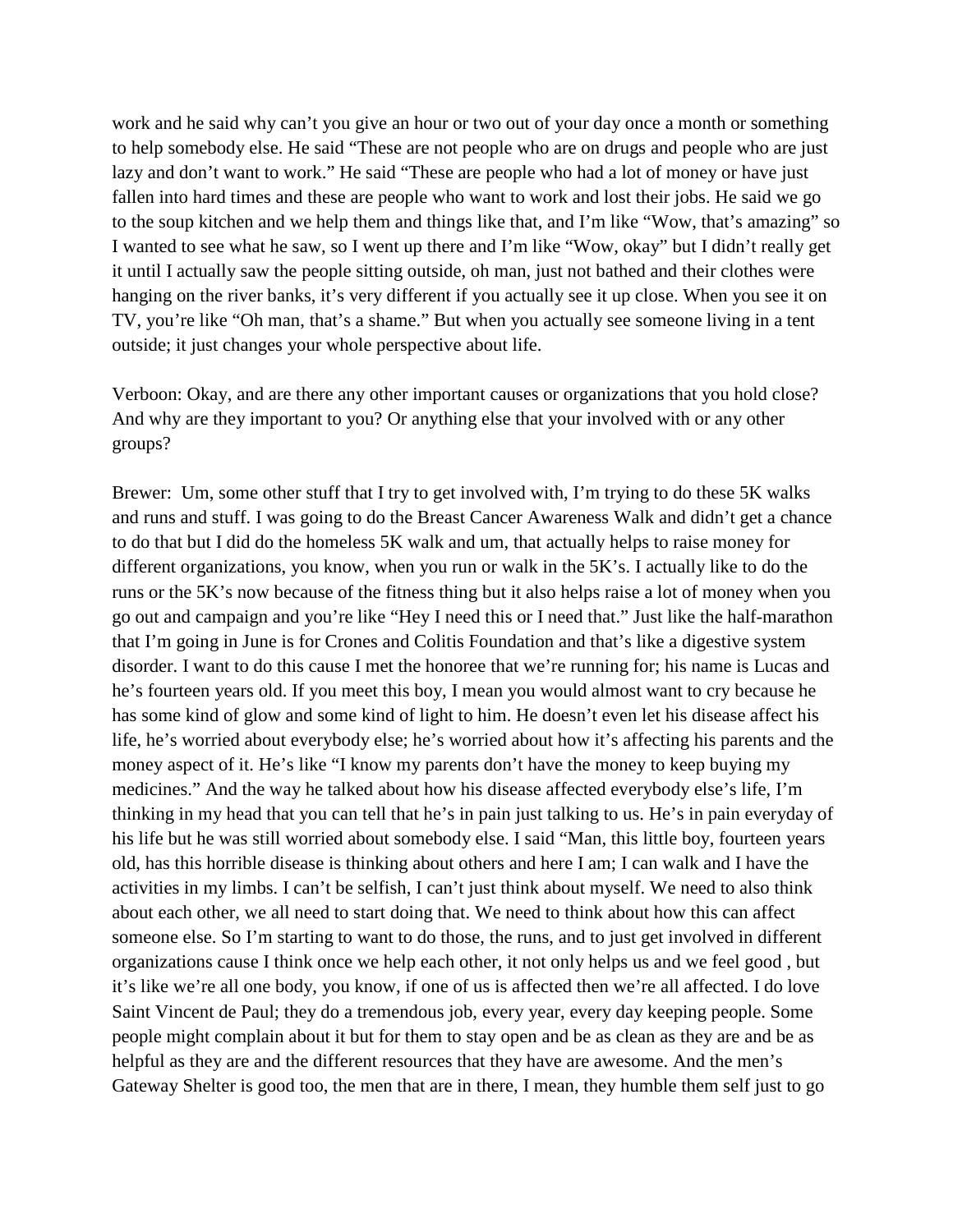in there. We went in there to do a barbeque, some of the people in my church and we took mostly men but it was like three of us, three women and the men went and witnessed to them and some of them just broke; just like I never thought I would be here and I never thought my life would end up like this. And for you to see a man just kind of break and humble them self and kind of cry and humble himself enough to go to a shelter; it just like a life changing event.

Verboon: Okay, so you spoke how you get your children involved with the lunches, how else do they get involved or how do you, I mean obviously it's important for them to see what you're doing and do they do anything else with you?

Brewer: Um, what we do now is, since there not of age to go into Saint Vincent's or the Men's Gateway, so what we do now is they draw me pictures or they draw pictures for anybody or they bring home tons of artwork, so my idea was, cause its special to them, not to throw is way behind their back because that's what I used to do like "Oh we can't keep all this" and throw it away. But I came up with an idea that hey, we'll take it to the nursing home. So we take things to the nursing home and they fight over it like its precious gold. So my kids, they get amped, like "I'm going to make this for such and such!" And we go and we sing to them, cause the nursing homes don't mind the ages of the kids, we'll sing to them or we'll go and play games with them um, just different things like that. I haven't figured out what else we could do; I think we're going to adopt a park but were going to do it with our youth group at church and there going go and do things like clean. There're also going to do a 5K bike-a-thon or something this June. So I'm trying to get them involved in different things. This Christmas, they went to Children's Medical Center and they had to pick a Christmas toy from under the tree, they didn't know what it was

# Verboon: One of theirs?

Brewer: One of their Christmas toys and then I kind of thought it was bad and I was like "Go ahead and open it and see what it is at least." And they had to take one toy from their little pot or whatever, their little pile and they had to give it to one of the kids at Children's.

# Verboon: That's so good.

Brewer: And at first, they were like "Do I really have to?" but my oldest daughter; she said "Can we give more?" After she was able to see, because they were kind of thinking like "I got to give away my toy?" when they found out what it was and I was like "You can put it back if you want." But they decided not to, they were like "No, one of these kids might need this toy." or "They might feel happy" or "Will they not be sick if I" and I try to explain to them "well you know, they are sick" and things like that "and just because you give them a toy doesn't mean they will be cured but be happy." So they were finally like let's go and do it and see the kids and give the gifts. My oldest daughter said "Can I give more, what else can we do?" You know, they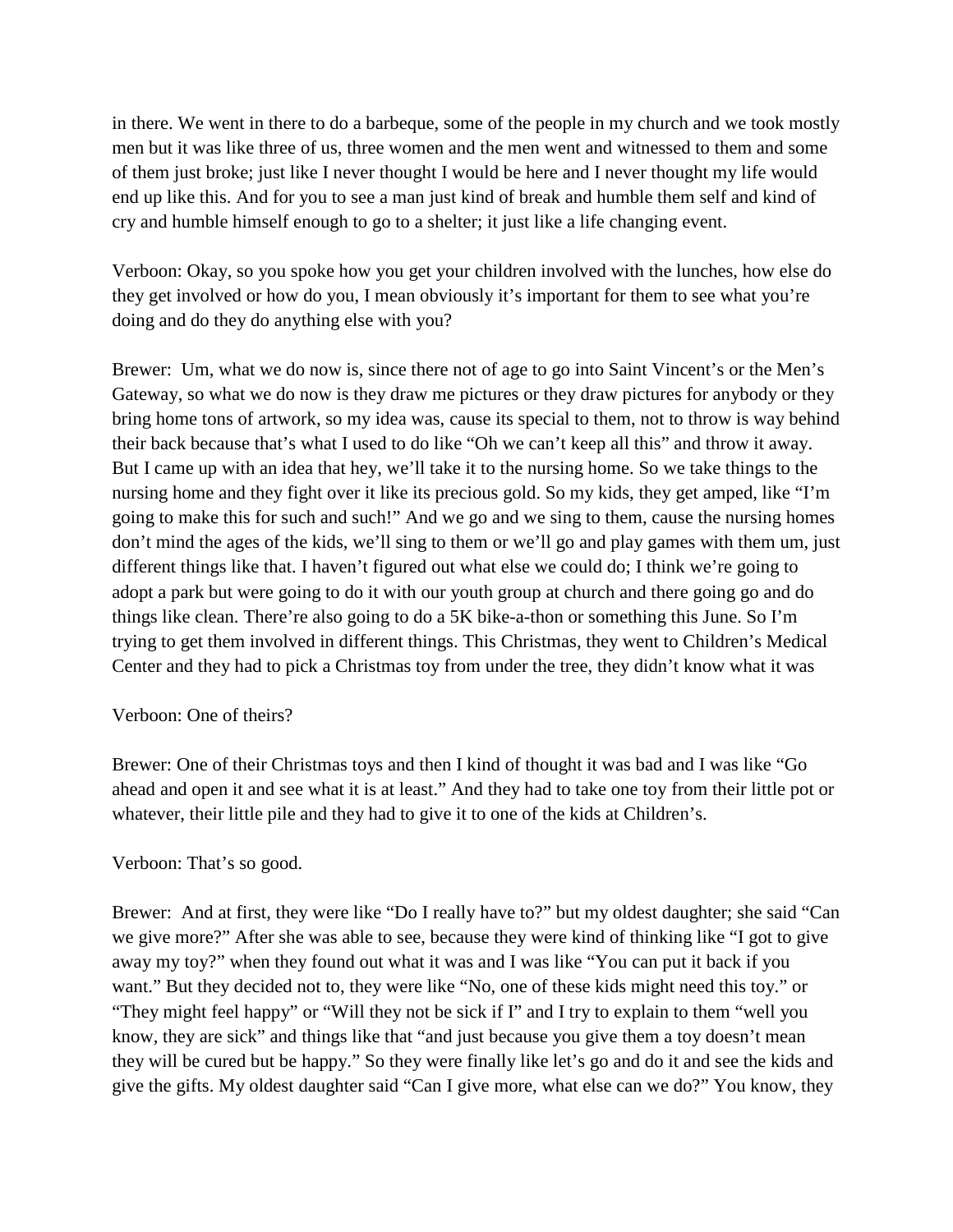felt great about giving and then it was wonderful because when they gave up one of their toys; our church did a "Toys for Tots" and like our elder sister Brenda, she gave my kids just little toys and stuff and they were like "Wow, we get all of this?" and she was like "Yeah, you can have it" and I was like "See, when you give; more comes back to you when you do that." So they were like well okay "Who else can we give to?" you know. So I think it's important for kids to see thing like that and to see sick children because now my kids, they appreciate a lot of things. They're like "Mom, I love you thanks for cooking us." When they used to take things like that, I can't say that they took me for granted or the things they had for granted but when they able to see people sleeping outside; I mean there was a man literally sleeping in the dirt and sleeping out there and I explained to them and they cried and was like "Mom why is this and that?" they would get home and they would make up their beds and they (laughs) would just be grateful, and I was like "wow". They need to see things like that, they need to see the sick kids and know that they are blessed and they are able to run and walk and so that's why.

Verboon: That's wonderful. So has your community involvement impacted any other aspects of your family or any other people?

Brewer: I think so, actually my mother and my father I think they always give to different places and I'm starting to see, they will call me like "Regina, hey we got some stuff for you to take" cause now they know what I'm doing. My sister actually, my youngest sister, she's kind of busy right now but she'll be helping me do some of my future stuff. And then my oldest sister had gotten involved with her church pantry and things like that. I think it's really mostly impacted my church family um, more than anybody else because I got them more involved because I thought it was something that would benefit everybody as a whole especially in the church. We started getting leaders doing and things like that; they would come with us to barbeque and it just got people doing things just on a different scale. One of the elders in our church, elder Cornelius Henderson, he decided to do this thing which was awesome um, there was a girl he found out, he had her son or something like that. He took the boy home and they had absolutely nothing in their house. When I say nothing, I mean they nothing in there; no TV, no couch no nothing. And he ended up finding out that weekend cause the boy came over to play with his son, to spend time with him and his wife, they found out that his shoes were like two sizes too small. So he came up with this thing right before Christmas to furnish their whole entire home. So, I'm like "Wow". And he, I think they put the Christmas tree up and put gifts under it and bought her kids clothes and things like that. I think just starting this has impacted different people in my life, so.

Verboon: What lessons do you carry away from the work you do?

Brewer: Um, number one is to be grateful. There was a time in my life where I just thought that I didn't have anything. I'm like "Oh I don't have a nice car or I don't have a nice home." Not to say that I was materialistic but the world that we live in, you look on TV and everybody is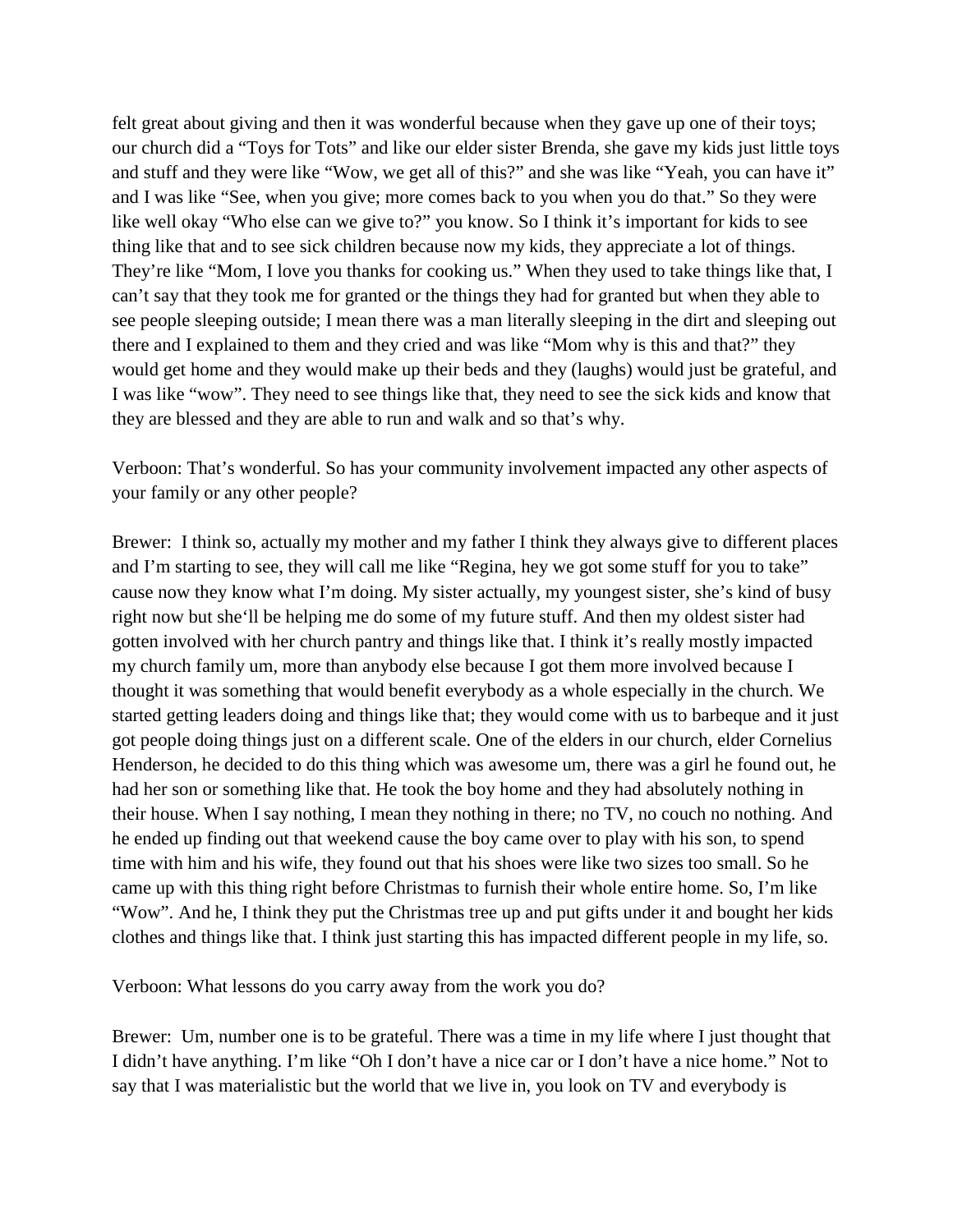glamorous and then when you look at yourself you're like "Oh I just got this little car, I just got this little apartment or I don't dress like everybody else." But it don't matter; none of that stuff matters, I mean, yeah it's good to look nice and it's great to have a great home and drive a nice car but really when it all boils down, it really doesn't matter. I've learned to just be grateful for the things that I have. I might not have a mansion and things and I probably don't need one. But I have a roof over my head, I have running water, I have healthy children. That was another thing I kind of took for granted; that my kids were healthy, you know I just expected them to come out and just be fine. But just going down to um, looking at Saint Vincent's and going down to Children's and doing some of the work at children's services I kind of look and I'm like "Man, I'm grateful because my kids are healthy." And it's pretty much like every day, they might get the common cold or something like that but their generally healthy children and I appreciate that. I also just appreciate life in general and I appreciate having a right mind. That's one thing, meeting some of the people; their mind is just not in order, it's just not there. I was talking to one of the ladies down at Saint Vincent's and she said "Really, Regina you have to have different mindset when you live out here because it's not normal. You become like animals, you get animal instincts she said because you're trying to survive and wear away the elements of the day. And she said "When I'm out here during the day, it seems like forever. Like the days are a hundred hours long." And so their mind set does change when they are outside. So, I'm like "Man, I'm just grateful for a right mind". And I remember meeting one man who said "Well they found me a home." He had been on the streets for I think about six or seven years and I never even thought how you can be on the streets for six or seven years in the elements in Ohio weather, oh my goodness, it's crazy. And you live on the streets? He said "Well they found me a home but I'm so used to being outside." And I said "You have an apartment now?" and they were telling him "Lucky, go home!" I think his name was Lucky or something or thats what they called him, there like "Lucky, go home, you got a place!" and he's like "No, I want to stay out here with you guys!" So you can kind of see some mental disorder cause he was trained to be outside and when he was able to have a home, it was not normal for him and he's like no I want to be out here, and it was just; that was amazing to me. Um, I've also learned sharing is the best way. I can't say that I was a selfish person, cause I don't think that I was, but I wasn't as giving as I am now. I don't give away everything, you know, but there are some times where I might not have it that day, cause you see so many people now out panhandling or they just stand out there and have their signs and things like that, now I'm more cautious like okay well if I don't have it this time then next time I'll have it or if I have some spare change or something I'll run to McDonalds and buy them something and like "Hey did you eat today?" and give it to them; I'm a lot more generous than I used to be. And I embrace that because throughout this, it has helped other people to give and people give right back to me, and it's just, cause you need each other. I was kind of almost in a box, um, I would be out but I was kind of one of those people like I could give out but I couldn't receive back. I'm like no I don't want anyone doing anything for me, that's not right, you know; but now I receive it cause we all need to kind of help each other; make giving and sharing contagious because we actually do need each other. The economy is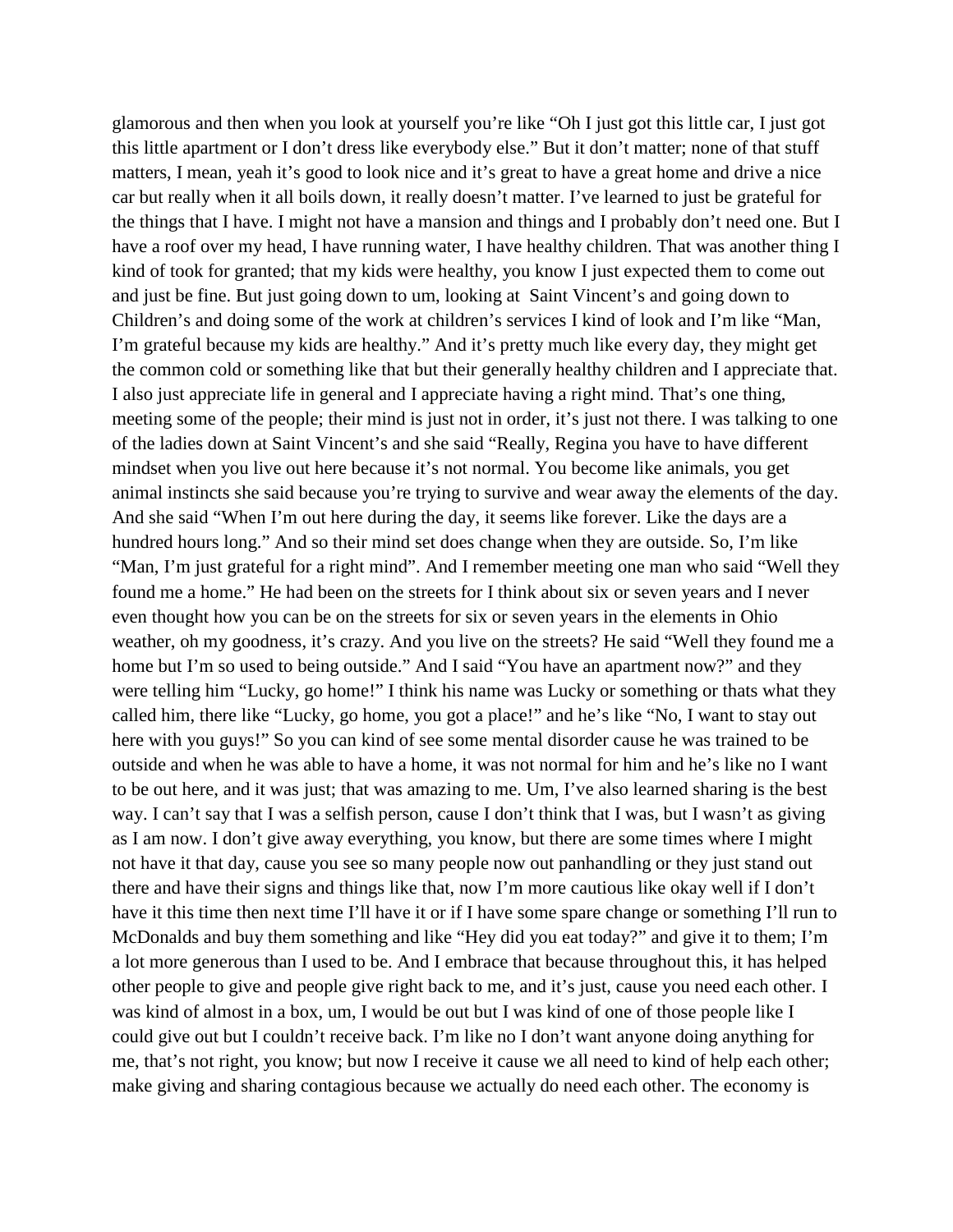hard and for us to kind of say oh, we don't need one another, that's not true; we do need and for me to say that, cause I'm like I don't need anybody; that's how I used to be. Now I'm just seeing that we need each other like never before cause times are hard and if we keep going the rate we're going, man, it's going to be scary.

Verboon: What are some of the obstacles and frustrations you've dealt with in the past and have they changed anything about you?

Brewer: Um, I think like I was talking about myself; I think one of the biggest obstacles in my life was myself. I was always one of those kinds of people that I didn't need anybody and I was always very, very hard on myself; making mistakes and things like that. So it kind of made me push other people away, so when I would push other people away I was almost isolating myself. Like I would go to church and I would go to work and things like that but I never developed a relationship with anybody really fully and some kind of pushing myself and shunning myself away, I think actually blocked some of my progress because I think I would be further along than I 'm now without blocking people out and no I don't want to be around people. But just this whole experience has just brought me closer to people. I was so introverted and now I'm just so out there I'm like "Hey everybody!" I'm smiling all day and saying hi to everybody when I was always generally a happy person but I didn't want that barrier, I was no I don't want people around me. It was kind of weird but now that, just being able to see people and see the impact you can have on someone else's life; you're like hey I want to be out her, I want to help people, I want them to help me, you know, so I think that was biggest obstacle; just getting over selfesteem problems and stuff like that. And I think that's one of the biggest hindrances of people, if I can say that. Esteem, and I try to put uh, implement good self-esteem into my children cause I think it will take you along way if people had better self-esteem about themselves. We would probably all get along better and we could help each other along the way if we had better esteem but with me having really poor, low self-esteem, it made me not even know my self-worth. So, if I dint know my self- worth, I couldn't help anybody else, you know, with theirs. If anybody tried to help me with my self-worth it was like "whatever" cause I didn't value the way that I was or anything like that. So just this whole experience has been really, I know its God that's changed me but with this whole experience; it's helped him change me. So I can't give credit to no one else but God cause I know it was him. But, um, it just been a wonderful experience but I think that was just one of my biggest obstacles. Another obstacle that I thought was an obstacle, but I really wasn't; I kind of told myself I don't have the kind of finances to do this stuff, I don't have any money, I'm not rich, (laughs) you know, where am I going to get these resources and resources just became available. There are so many things; non-profit organizations they give away so much stuff. Kroger's was one of the places I just wrote a letter telling them what I was going to do and I'm like, I'll bring in pictures and verify everything and I'm not just trying to take this stuff; they give away so much stuff and Meijer's and different companies that you wouldn't think will donate and help you. Then people just start kind of coming together, like I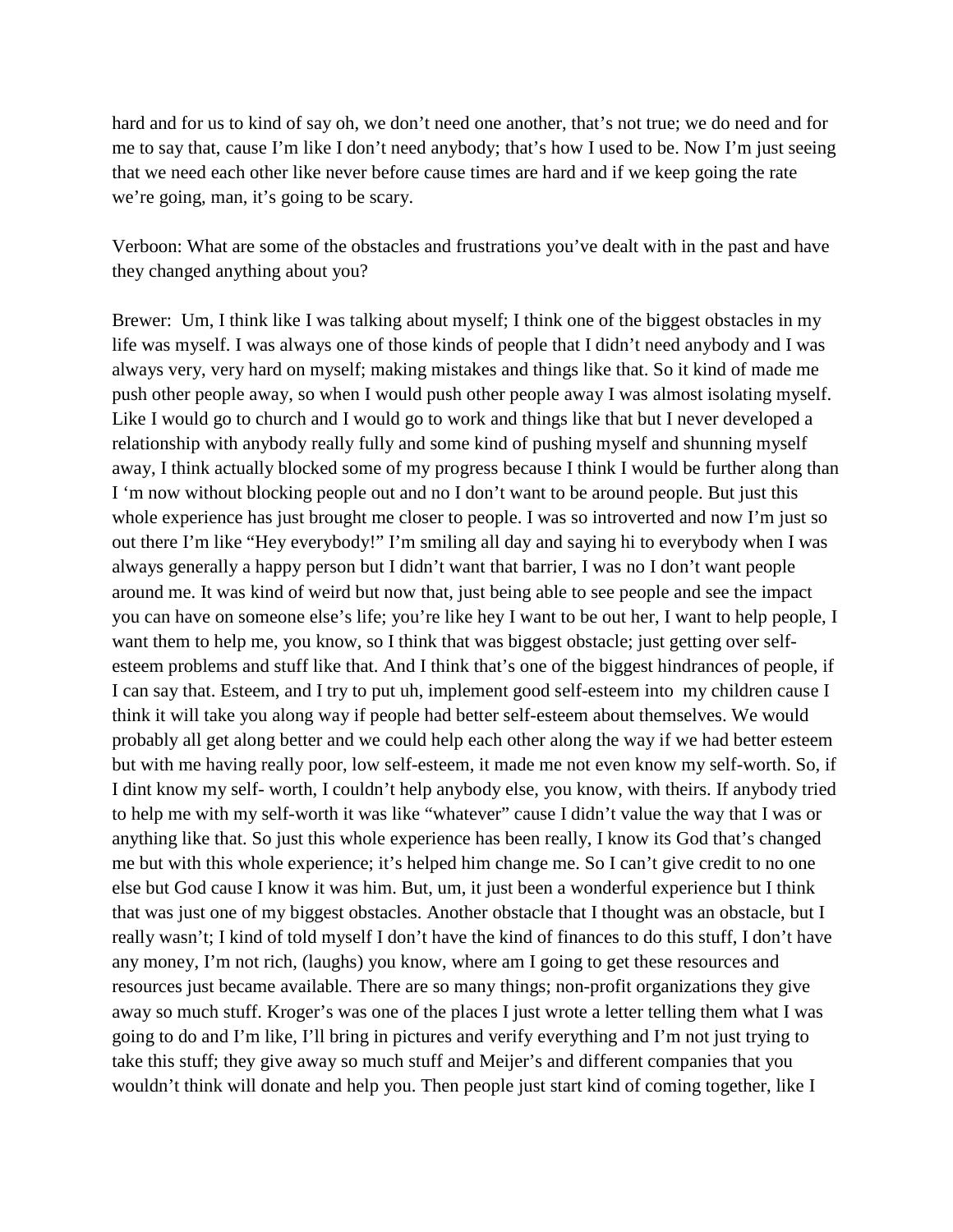said my family was just like " Hey, I have this old tent over here I'm trying to give this away, do you know anyone who wanted it?" It just seemed like God just sent resources. People would just call "Hey Regina, I heard you were collecting clothes for something or you know, come over here and get these fifty bags of clothes (laughs) and go through them." So I thought that was an obstacle but it really wasn't.

Verboon: Okay, would you change anything or would you do anything different, looking back?

Brewer: I would not change anything. The only thing that I would change is not getting started sooner. If I could have done this sooner I would have. I'm twenty-seven, I'll be twenty-eight in April, and it took me all these years to figure out what motivates me and what drive me. I have tried so many other professions, I wanted to be a journalist, I wanted to do, I was in school for nursing for years trying to get my nursing degree.

Verboon: Is that what you're doing now?

Brewer: I'm actually doing culinary arts now and I have one quarter left of internship and I'm done in the spring, after spring.

Verboon: Oh, wow

Brewer: So that's what I, I've always loved pastry and decorating and things like that but I kind of got off track and I thought that becoming a nurse would be stable for me. I did like the aspect of the clients because I do love the elderly.

Verboon: And you do the home care.

Brewer: Uh hmm. I love the elderly, I can sit and talk to them all day; and I do. And they implement so much in my life but if I had known that there was so many people, I mean you know there are people less fortunate than you but you don't think about it like that. You're just kind of like "Oh man, people in Africa, poor people." But you never actually think here in Dayton, Ohio, there are actually literally people that have the card board boxes and they have the blankets outside and even though you see it; you don't see it, you're kind of blocked away from it. And if I would have started this earlier, I'm thinking like maybe by now I would have a building or been like Saint Vincent de Paul or maybe I would have had a non-profit organization because this is what I really want I want to do in life. I want to go this way and I think if I would have had my way, I would have done this a little bit earlier.

Verboon: So that would lead me to my next question; are there any new events or future projects you would like to share?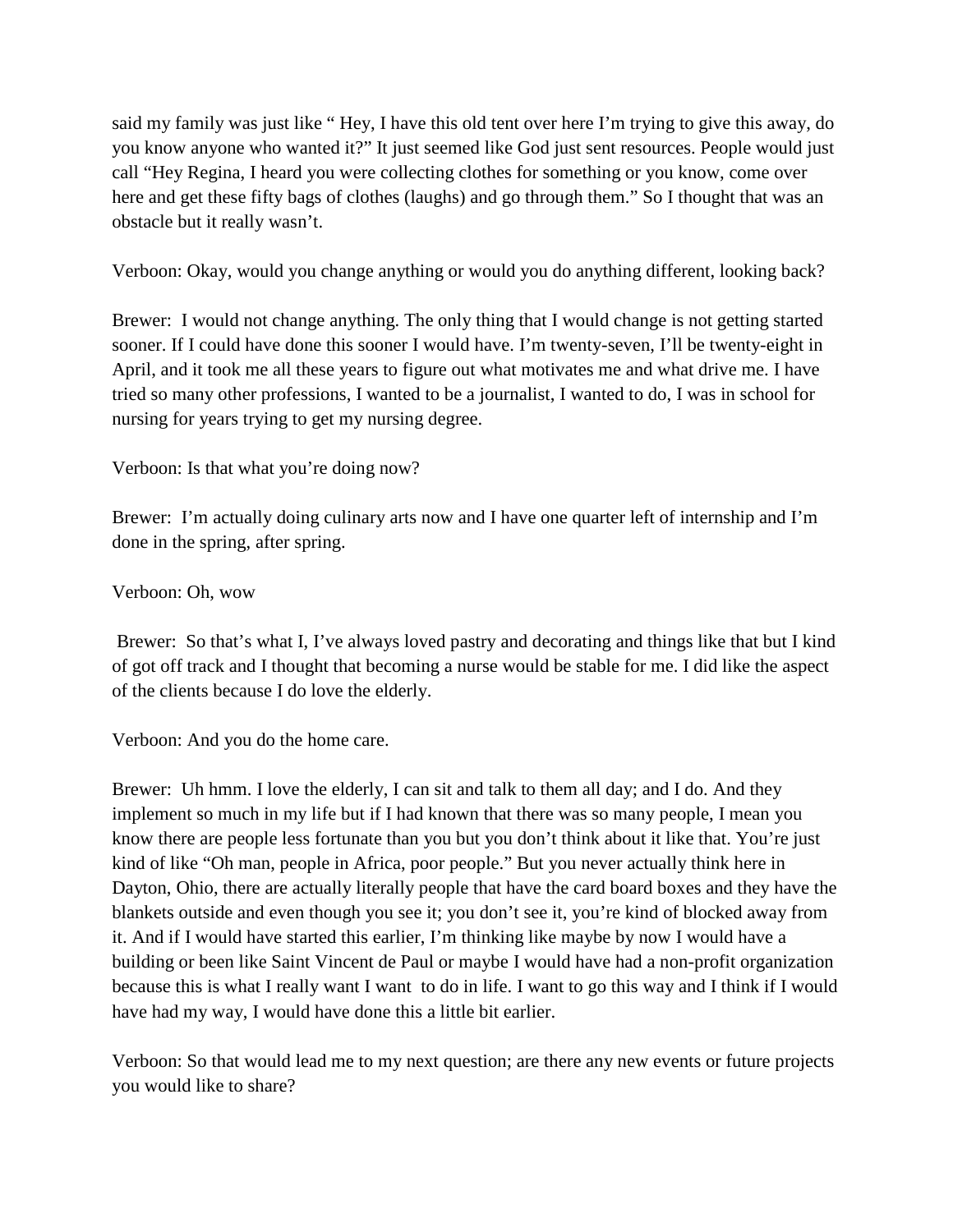Brewer: Actually I'm um,

Verboon: As you mentioned he 5Ks

Brewer: Yes the 5Ks and the half- marathon that I'm doing for Crones and Colitis. There's also a building that I'm looking into. I'm just enquiring about it right now, it's empty and it's actually what I want to do. I can't actually say exactly what it is but it's more on a non-profit community of CL basis so maybe I can refer back to this in a couple of years when I actually get the building. I can say "Hey, I had this vision for um." And it's dealing towards the homeless; I want a really nice building that I can help them in and I'm kind of enquiring about it now. I'm like okay, after I graduate then I can kind of stay focused on this project because if I get my way and I get this building, it will be so different that this city has never seen before so hopefully…

Verboon: Dayton needs something.

Brewer: Yeah, hopefully I can get this project underway.

Verboon: Wonderful. Okay, let's shift to receiving the Top Ten award and what does it means to you.

Brewer: Well, at first I didn't even know about the award

Verboon: Okay then tell about how you found out about it.

Brewer: Now that I have it and I was nominated for it; it means a lot to me because, not that I didn't see myself as important but I just kind of saw myself as …Regina, you know, average Joe. And for someone to actually see me as something different than a single mom and student at Sinclair the average kind of person: I think it put something inside of me, like Regina, you'll make it, just keep helping people or just keep doing what you're doing because you'll make it. And being able to be around the nine other women that won this award um, I think 2009 Marsha Bonhart; I'm like Marsha Bonhart? That's like my.. I don't know her but I see her all the time (Laughs) I'm like hey, it's Marsha. And the other nine women like Shawon Gilette, we still talk to this day, she was, she is a beauty salon owner and she's going to have her beauty salon and stuff at Children's, for her to do the wigs and the things that she does and the other women; just for me to be, I felt inferior to just be honest with you. We were sitting around this big conference table and they were like "Okay go around and say who you are." Someone was talking about nuclear science and tissue, and I'm like, I don't even know half these words and I'm kind of like sitting there in shock and I was embarrassed; like, "Why am I here?"(Laughs). And then Shawon went right before me and started talking about these wigs that she donates for Cancer patients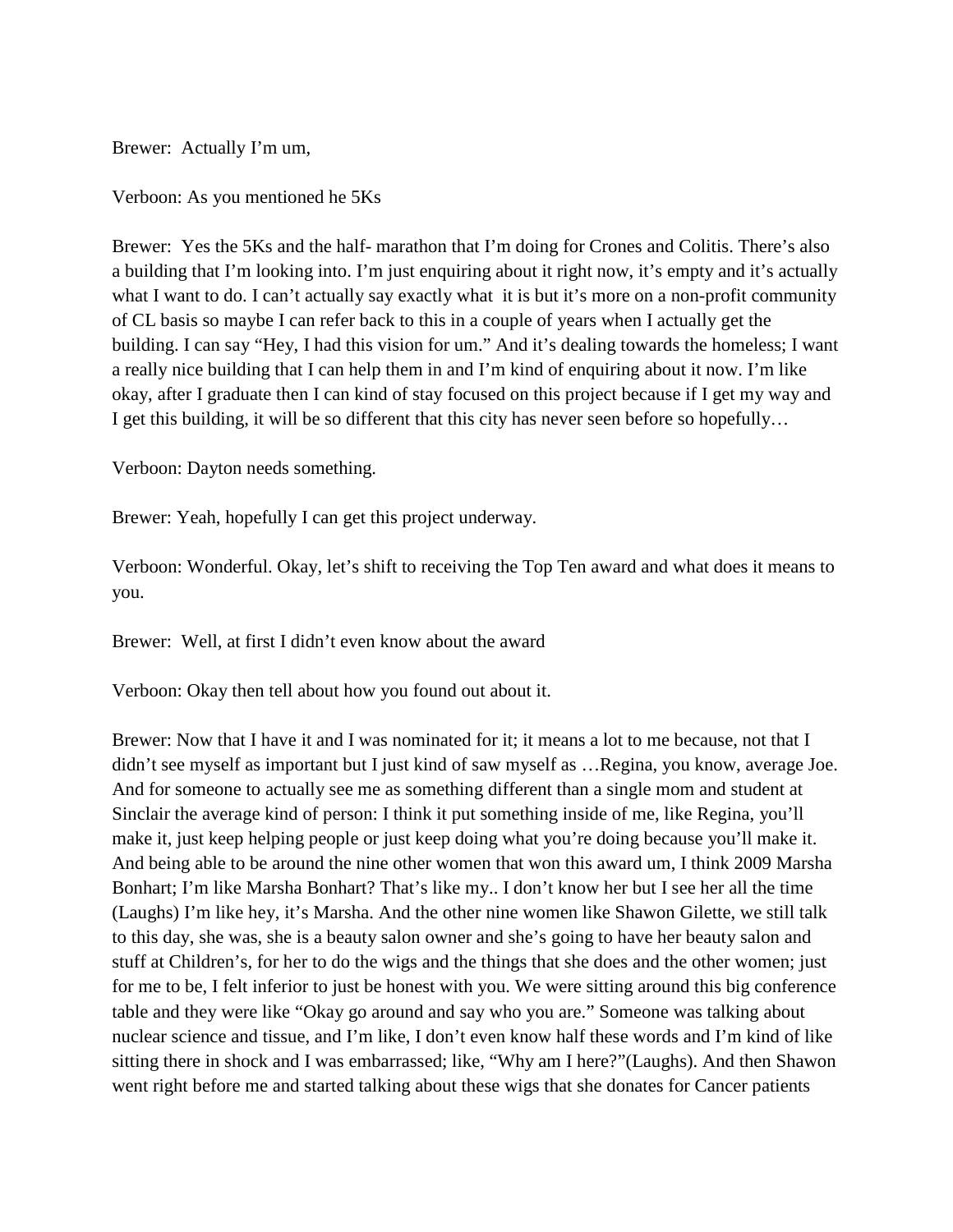and stuff; I just kind of put my head down and thought. Ms. Miles, Denise Miles from the Dayton Daily News, she said "Okay Regina, you're next." And I said "Okay, I don't even feel I need to be here, I'm just Regina." And everybody started to laugh and I really felt inferior to these women because they do so much in the community that I was just like "What do I do?" but then I thought about it and just being able, people recognize me from the paper, like "I know you from somewhere." And I'm like "oh you probably know my mom or something." "No, I know you from the Dayton Daily News." And I'm like "Wow, me?" "I've read your story and it was awesome." And I've had people e-mail me and Rhine McLin even sent me a letter and I'm like "This is Rhine McLin!" (Laughs) just sitting here like "Oh my gosh!" just for people to, just for women in general to be able to receive an award like that I think is awesome because it shows you how far we've come. Women couldn't even vote at first and women couldn't even get jobs, we were basically like shoved in the home like you can't do anything, you're worthless. But now to honor women every year, spectacular women that just do so much in the community. It just shows how powerful we are really, so.

Verboon: Okay, let's see what or who are your sources of encouragement or strength?

Brewer: My first has to be God, of course. He is my strength, he is my life, without him I would die, I would be nothing. And just reading his word just gives me strength and encouragement. My father is my strength, just to see the things he goes through on a day to day basis and the things that I remember him going through trying to raise three kids by himself. He is my strength because now I'm raising my three kids by myself pretty much. And it's just like wow, my dad, if he could get up and like a lot of times we didn't have a lot of money and we didn't have a car and every single day, my father had perfect attendance at Dayton Public Schools for nineteen years. A lot of those years we didn't have a vehicle and he would get up in rain, sleet and snow and walk from Jefferson Township to the Dayton Public Transportation, which I can't even fathom on how many miles that is; I still haven't looked it up. But he would do that and the only reason he would do that is because he had three little ones looking at him and if he was to lose his job then we would lose our home; and if he was to lose his job we wouldn't have lights we wouldn't have food , anything. So to see him do things like that and to see him sacrifice; and he didn't have but he wanted to make sure we had. He is the best man ever and the best man that would even come close to my father is my husband when I get one. But just to see my father, is like, that is the strongest man I ever probably will ever know in my life. I love my pastor too because he is a strong man also and his wife, their encouragement in my life. And like I said my prayer partners and my teachers and things like that but those are the people that I keep glued to me and stuck in my life.

Verboon: What advice can you give to young women today?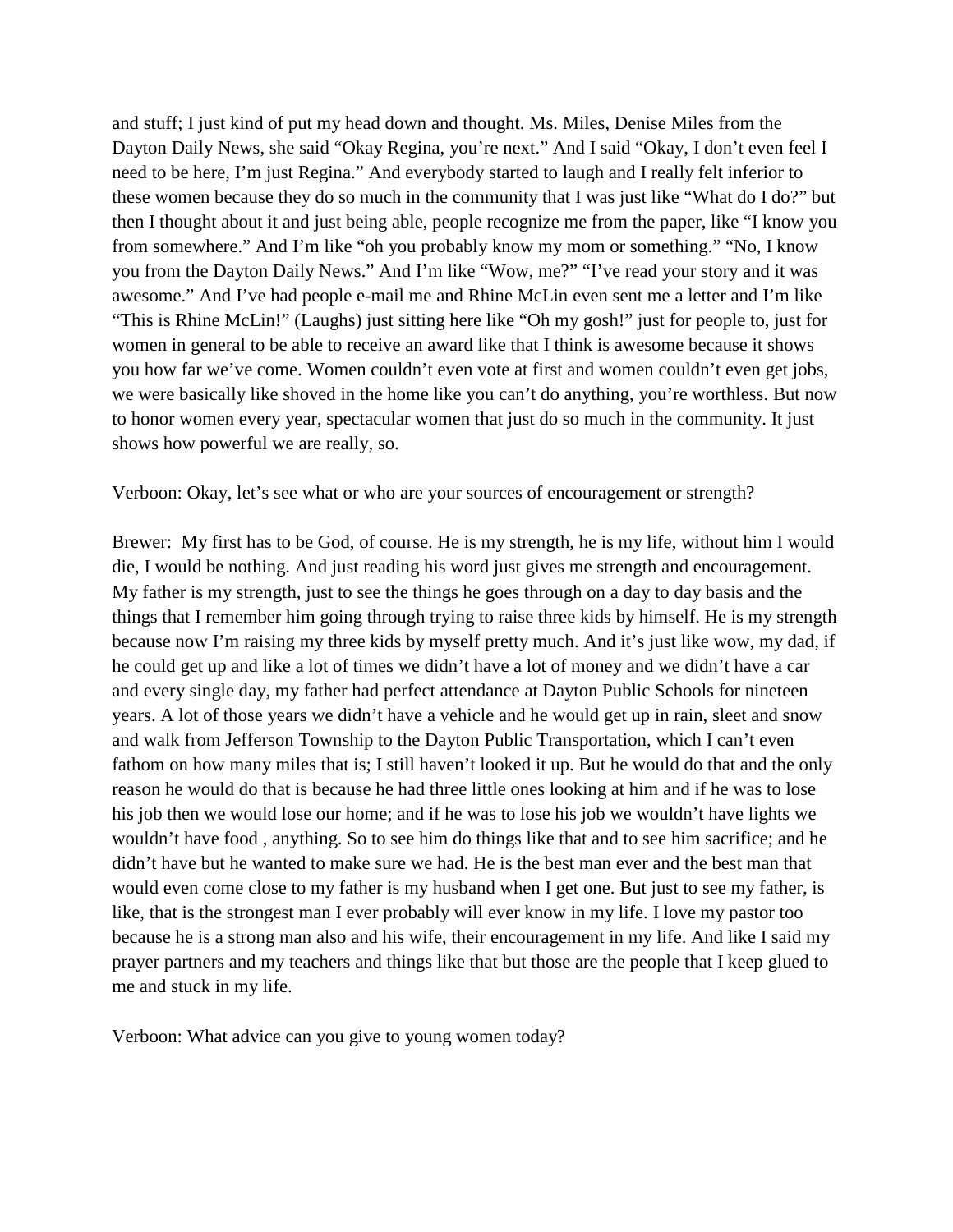Brewer: My first advice would be to go to college; that's my number one thing I believe. Well, number two, of course get a relationship with God so that he can lead you to the right path or what you need to do and then you can go off to college. I say go off to college or get a trade because it's your life. Since I've been in college, I've learned so much stuff and been able to implement it; communications and math and it's just broadened my; I think it's just given me a little bit of wisdom, just going and learning different stuff like" Hey, didn't know that!", the they have you read current events and thing things like that. So it helps you along the way if you get an education. I say to a young woman, when you're young, do everything you want to do; travel and get your priorities in order or save money, the things that really help. I say be generous and give. Keep your eyes open and see where you can help cause there's always help needed. Um, I would also say just get you together basically. That's my whole overall thing, if you get you together then you can help somebody else; if you don't have yourself together a lot of times, you won't be able to help anybody else. And I think that's our main focus; to help and serve one another here.

Verboon: Wonderful um, any other advice, stories or words of encouragement?

Brewer: Um, some other stories or sources of encouragement um, I would actually just say one other story that I would like to share about Ten Top Women Award was how I was nominated. The nominator was actually a lady named Cynidia Henderson who was a homeless lady. I actually remember who she is exactly now. She lived down in, behind Saint Vincent de Paul and she was one of the ladies that said, she said "Well, I know you guys are doing your best to help us." And we were at the barbeque with our youth and she said "Anybody, next time you come, could bring like toiletries and things like that to help us out." I actually really remember who she is because we would go down there and have Bible studies with her and the other people and the funny thing about it was how this women, I believe I told her my first name, I don't remember telling her any other information about me; she knew what church I went to because our elders would come down and we gave her a Bible and I wrote just something encouraging and I might have signed my name; I do remember putting Regina but I don't remember putting my whole name. But this woman, I don't know if she saw an ad in the paper or something on the internet or something about the Ten Top Women, and she decide to nominate me at a public library.

#### Verboon: You had no idea?

Brewer: I had no idea cause I hadn't seen this woman in a couple of years, not a couple of years but a couple of months or whatever or might have been about a year or so since I've seen her. And I finally get this call one day, it was a shock to me that I was even home because I'm usually busy and this lady calls and she's like "Hi is this Regina Brewer?" I'm like "Yes?" I'm like dang, who is this, who do I owe now? I'm like oh, my goodness so I'm kind of trying to disguise my voice (laughs) but I didn't. So I'm like "Yes this is Regina Brewer?" she's like "Hi,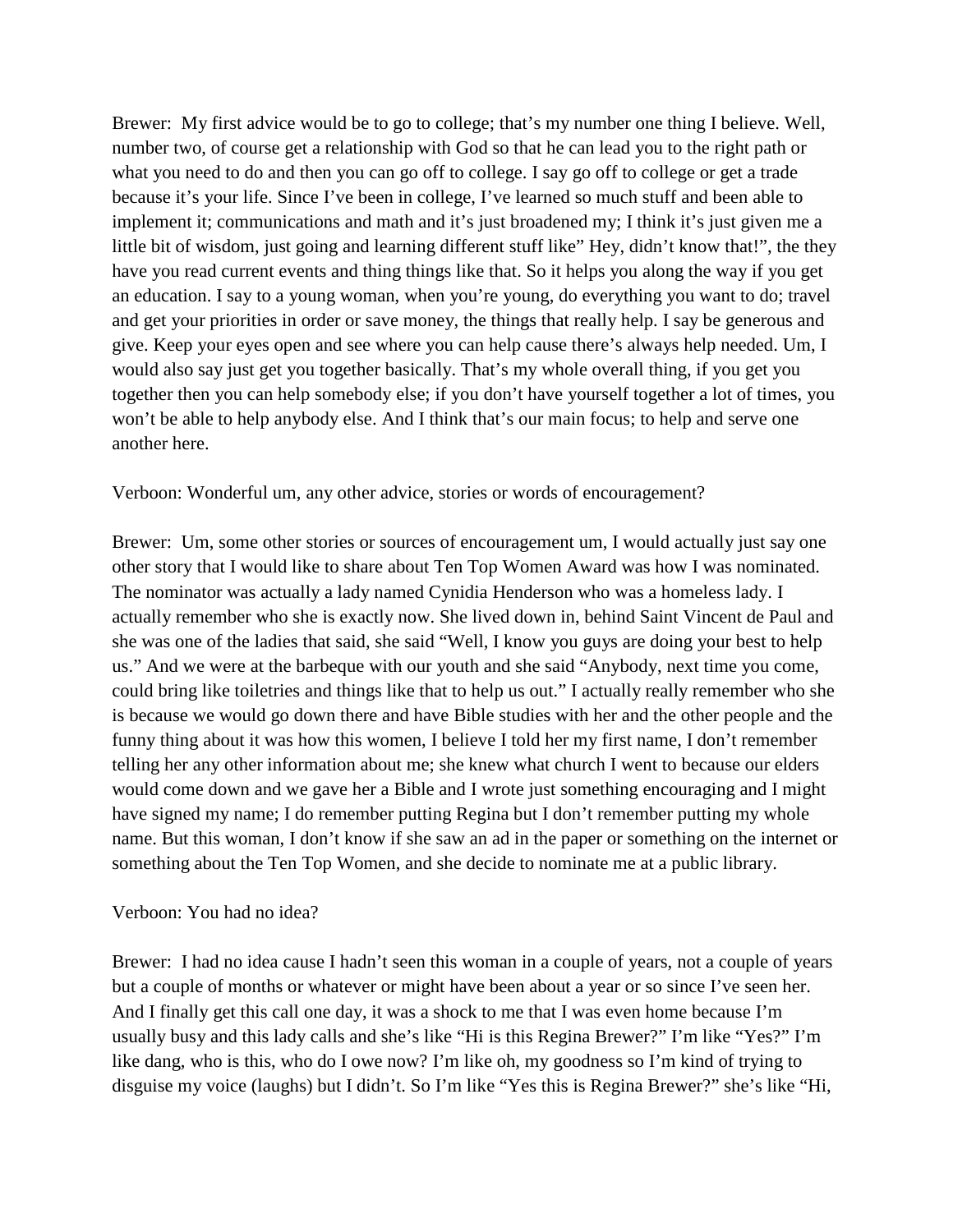I'm Denise Miles from the Dayton Daily News, I'm the event coordinator, I just wanted to let you know that you have won an award." I'm like, so I say "Quanisha, quit playing." One of my friends and we call each other Publisher's Clearing House and like "Hey you just won tenmillion dollars, you know so I'm thinking it was her. And she's like, "No, my name is Denise Miles from the…" so I kind of listen to the voice and I'm it doesn't sound like her so I look at the number on the caller I.D. and I said 225, that's a Montgomery County number. So I just sat and I listened to her and she said "No, you've been nominated for the Ten Top Women Award." And I said "Why" (Laughs), like I was literally arguing with this women who's just trying to give me an award and I said "Why?" and she said "Well because of the community service you do." But I thought it was Melissa Panjean from Saint Vincent de Paul like oh, maybe Melissa put my name in or. But she said "Well, your nominator is Cyndia Hnederson." And I'm like "Cyndia Henderson? You mean Cindy Henderson?" cause my dad has a friend named Cindy Henderson but I have not seen her in years since I was a kid and I thought and I was like no, I couldn't be her. And she actually read a little pat of it where Cyndia actually told them she was at the public library and she gave them my name then she knew that I went down to Sinclair; cause I was actually getting some of them to come here, I'm like " you could probably try to get financial aid and things like that." So she actually gave them the wrong Sinclair e-mail but I think Ms. Miles or somebody on their team, they looked up my information and I think they got my address and my number and things like that. read me a little bit of what Cyndia had said about me. She told me "Now this is a secret." I'm like "Dang, why?"(Laughs) and she said "Until your background check comes you can tell other people but until your background check clears, you won't be able to; you know tell anybody." So my whole thing was like, oh no background check? (Laughs) I was thinking like I didn't have a bad (laughs) background but I'm thinking of things in my head like, could that… you know, could I have a bad background check for that? What did I do, hmm... what else? (Laughs) You know, so I was just like, what if my back ground check doesn't come through? So I had to keep this a secret for almost a month cause one of the ladies went on vacation so she didn't get my paper work in time so then another lady had to transfer it to her so I was a pretty decent process. So finally she e-mailed everybody and said you can tell your family now. I think the first person I told was my beautician then I called my dad then I called my mom and everybody's response, except for my beautician, was "Why did they pick you?" (laughs) because like I said, none of family knew anything about what I was doing; they just figured well Regina just keeps a junky car and she's always collecting things and she's probably a pack rat at home and they know I'm not. But um, my father, his response was "You got a Top Ten Women Award?" And when I called my mom, she said "No you didn't. Why?" because she knew exactly what it was. So everybody else in my family was like "Regina got a Top…? Why?" and then when they began to find out why, it was just. But going back to the actual award itself, the banquet actually was phenomenal. I had been nervous because they did little things for the up and coming event. Like they had us do a commercial for Channel Seven and I was just like, oh no! It was funny because I began to train myself speaking in front of a television set. So I watched America's Next Top Model (Laughs), you know when they have the Cover Girl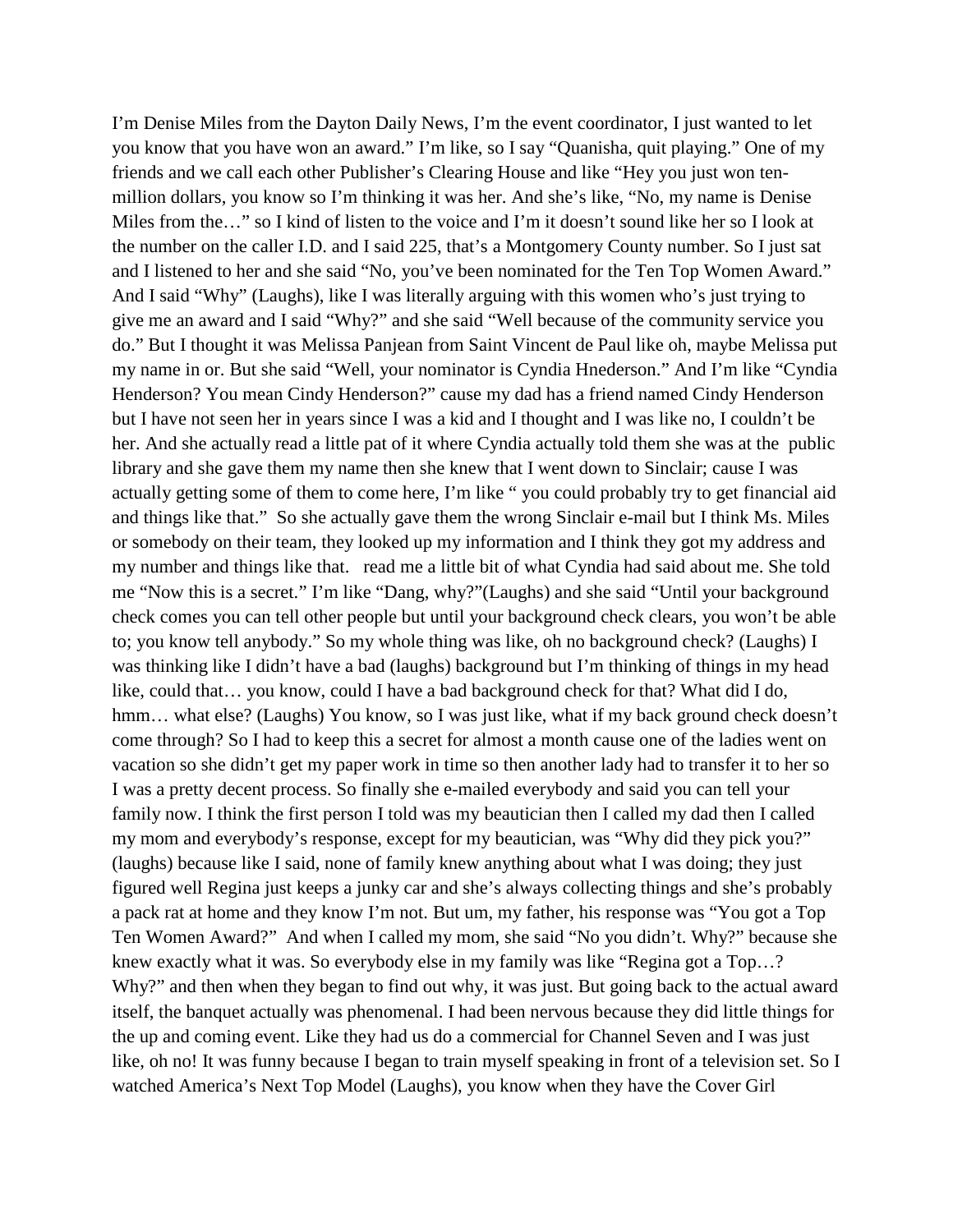commercial; I watched, I've never seen America's Next Top Model but I knew they practiced for the Cover Girl commercial and you have to do all that. So I learned from Tyra how to sit in front of the television and you have to be kind of overly perky but not too fake. And I sat there and watched probably six seasons and watched them all the way through and watched how they did the Cover Girl commercial and saw different commercials that they did and I said "Hey, I'm ready!" I went to Chanel Severn and the first take that I did because it was phenomenal and the lady was like "Wow, you're a natural!" and I'm like "Thank you!" (Laughs) you know, and I finally told her I've been practicing. So the last five clips she said" Let's just do for fun and she said the last one that we do just go all out." And they used the "all out" one, they didn't use the perfect one that I did, they used the one where I was like…(laughs). That was really a different kind of experience because I've been on television but not like that; to actually speak into the camera and say different things and how impact the community and how I want to inspire and things like that. They showed our commercials during the news break and ohh, it was something different. Then they hosted this banquet down at the Schuster Center; which it was gorgeous down there. They had probably over a hundred tables that sat maybe teen people. This banquet was filled with presidents and CEO's of businesses and things like that and our families of course. We had to prepare a two-minute speech, so of course two minutes felt like eight hours for us but I didn't write; oh, going back to the commercial, I didn't write what I was going to say until I was in the parking lot of Chanel Seven (Laughs) cause nothing would come to me. And so I was okay, I'm here and I don't have anything to say. So I sat in the parking lot and was like oh this great, I'm going to use that. But I wrote my speech the morning of, not that I'm not a procrastinator, cause I am, but I couldn't get what I really truly wanted to say. Ms. Denise Miles, she told us um, that the people, we weren't there just to honor people like "I give an honor to this person and this person because they're great." She said that we need to focus on who we were; and that was kind of hard for me, not that I couldn't just sit and talk about myself but I really didn't think it was about myself. And I wrote it the morning of and I took out my little time clock and I'm like okay, one minute and forty-six seconds, okay I'll slow it down a little bit. Then I timed it and it was one-fifty-five exactly. And what I decided to write about was the stories of people; I didn't want to write about myself. I wrote about the different people that I met. This one homeless guy, I believe he was a lawyer before he was homeless. And it was actually another lady who told me his story because he was so out of his mind. And when you looked at this man, you could look and tell and see greatness in him; even though he was really, really hairy and he was dirty. Just his face, he looked like he was a millionaire or something I mean, you could just see the greatness in his face and she told us that he had lost his parent, both of his parents in a fire and that kind of took a toll on him and like no less than a month later he lost his daughter and his wife in a car accident. And through depression and mental anguish and things like that; he lost his mind, literally. He stopped going to work, he was just overly depressed, bills started piling up and he lost everything. And, this man, you actually could look at him and tell he was something, but his mind; I mean, to lose your parents then a couple weeks later, lose your wife and your daughter. When I heard that story, you would just see him and he would talk to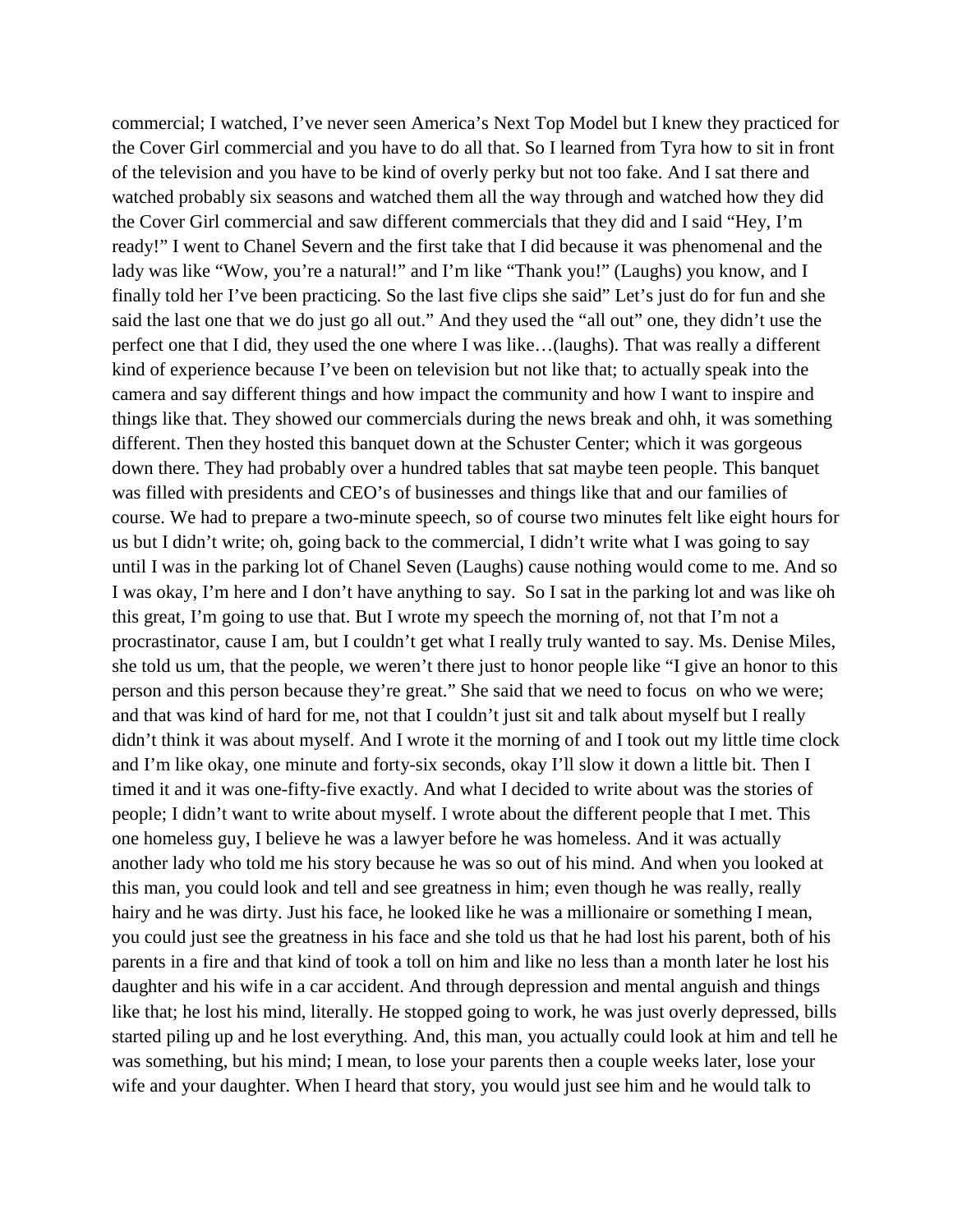himself and he would just start to scream. I'm like "Wow, this is a man who had a great career and probably one of the greatest futures ahead of him and here he is on the streets." So I wrote about him and then I wrote about a family I met and the father, the mother was actually a homemaker and she just took care of the domestic stuff, but the father was working full time and they didn't have the best of everything but they had a little something. He got laid off of his job then they had to dip into their savings and I believe they cashed in 401Ks and things like that, then the money, cause they couldn't find another job, the money ran out. Then they found themselves, they were in Saint Vincent de Paul, like man, how did I get here. Cause a lot of times, Saint Vincent, they will take families before they take anybody else, so they were fortunate enough to get inside Saint Vincent and to stay. But he was like "I'm still looking for work and I've been out of a job for about a year now, you know, so it was tough on them. Then a women that I met that had four kids and she said for a couple of days, her and her children stayed outside and they were living in her car and said "Listen, I just couldn't keep up and then when I lost my job, I could keep up with anything else and we got evicted." And I was like "man", and in every story, I saw myself and said "Man that could have been me." Especially the girl with the four kids, I'm like "Man, that's like me all over again." Cause there are times when you do struggle in your life and you're like man, I gotta pay this and I gotta do this and sometimes you're like I'm stretching every penny that I have. So when I saw her and I saw her kids I was just like, man that really, really could have been me. So it just motivates me more to help cause I'm like that really could be me. And just that whole banquet, I just decided to focus on those stories then I was kind of able to just connect and say "Let's make giving contagious" I think I said let's start at Dayton Ohio and spread it all across the world. So basically, they were saying the title of my speech was "Making Giving Contagious." And another lady, hers was ,Shawon actually, it was the "Circle of Friends" And she was basically talking about the wigs she was providing for the cancer patients and basically she couldn't do it without her support system, just her family and her husband and different people in her organization. And Cathy Ponits, from "Care Source", I believe, she talked about her circle of friends and how things wouldn't be, that Dayton wouldn't be what it is without these different kinds of people. I mean, just to hear these stories of these phenomenal women; going around and renovating these houses in Dayton, that are run down and you would think no one wants them; they make them beautiful. So, um, the banquet its self; it brought us close together, the other nine women and myself. Arundi, who was the, she works for the B to B, she's the editor I believe, Arundi Cox. She hosted dinners and stuff and we went to Side Bar and things like that and we were able to talk with each other and things like that and we would just have little things. There was some other thing, I think we met up, oh it was practice, we met up and were able to talk and share stories. The day of, I was so nervous my stomach was cringing and so I called my prayer partner, Ms Betty, we call her "Smiling Betty" cause she smiles all the time and she said "Honey why are you nervous?" and I was like cause I gotta get up and speak in front of these people, what am I going to say, I'm just now writing my speech and I don't even have it all prepared." And I was just babbling on and she said "Well honey, all you gotta do is put your hand out, take God's hand and walk up there with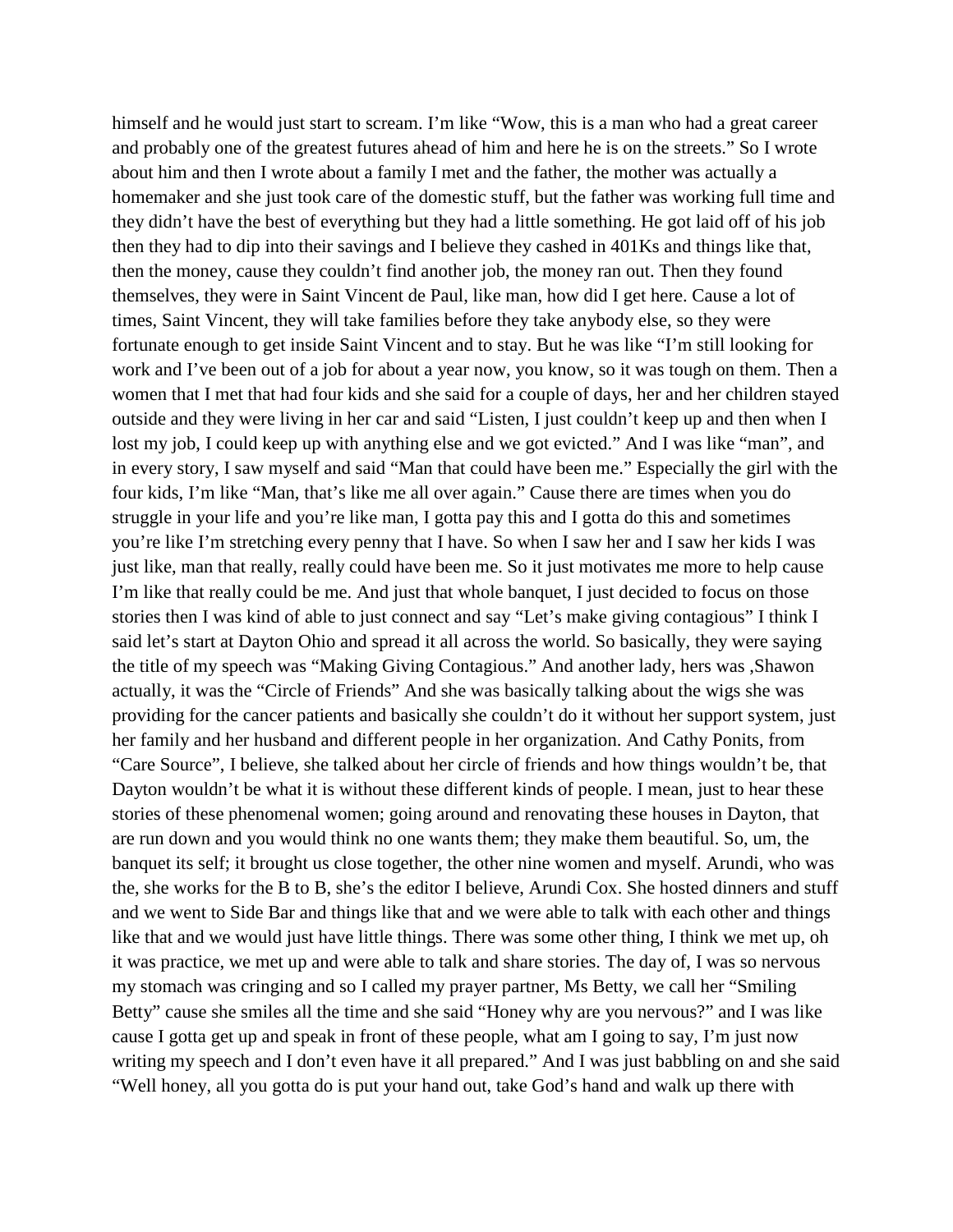him." I'm like "Why is she telling me this, I need encouragement!" (Laughs) and you know what? I was nervous when we first got there, we walked inside the Shuster and they had my family go a different way, they had to go sit at the tables, and I went in this back stage part where they had. They gave us these gold pins, oh, from James Jeweler and they were like 24 karat gold pins that said Top Ten Women and then they gave us these beautiful blue corsages that had ribbon that said Ten Top Women and they gave us these goodie bags with Macy's gift certificates we even got an umbrella that said Dayton Daily News Top Ten Women. So we were in the back like, yeah look at us! We were all just sitting back there and theses women were just so organized; they had their stuff typed up (Laughs) and I'm thinking oh no!. I'm just now writing, I had this little crinkled up piece of paper and I'm just now writing my speech on the index cards and I'm looking around and didn't want anybody to see what I was doing. Then Denise came in and said "Ladies your going to do a wonderful job and don't be nervous" and were thinking like yeah, cause you don't have to get up there, you know. We stayed back there for I think about an hour or so then we were able to come out and we were on this big stage and had a chance to look out on the crowd and it was really, really, nice. We had this wonderful pasta dish and dessert and things like that. So lucky for me, I was number one cause my last name starts with a "B". so I had to be first but Arundi, she did such a great job introducing us; her and I met at the Golden Nugget to kind of go over some of the questions she was going to put in her introduction. We didn't know what she was going to say about us before hand, but she did such a great job introducing us. Then we had to go up and say our speech and during a luncheon, they had our vignettes, or commercials playing so my family didn't get a chance to see mine, but they got a chance to see it there. And afterwards, we all just kind of went our separate little ways; some of us will still talk, we'll e-mail each other. But the banquet was just a really different experience because it was being taped of course then there was photographers everywhere um, it was very different. I got a chance to meet some really good people afterwards. I got a chance to meet the judges, some of them and t was just a really, really different experience for me; I've never been around that many prestigious people and people telling me "Oh my goodness, you did such a wonderful job, great speech and things like that and I'm like, wow I was so nervous. I mean literally, I was sweating, like okay guys don't hug me too much, like whoo! (Laughs) You know but I was like so nervous but I was overwhelmed and it made me want to do more, may be not necessarily because of the notoriety but the people I was able to meet and I'm like, if this person can do this then I can do this, then we all come together, man we could just be explosive and we could help the city of Dayton get back on track. I think that's what one of the goals, that the women, the Ten Top Women from decades before, I think that's one goal they had in mind. They want to keep Dayton on track and put it on track cause it's starting to go down a little bit but people are starting to restore it back to what it used to be. That's pretty much it.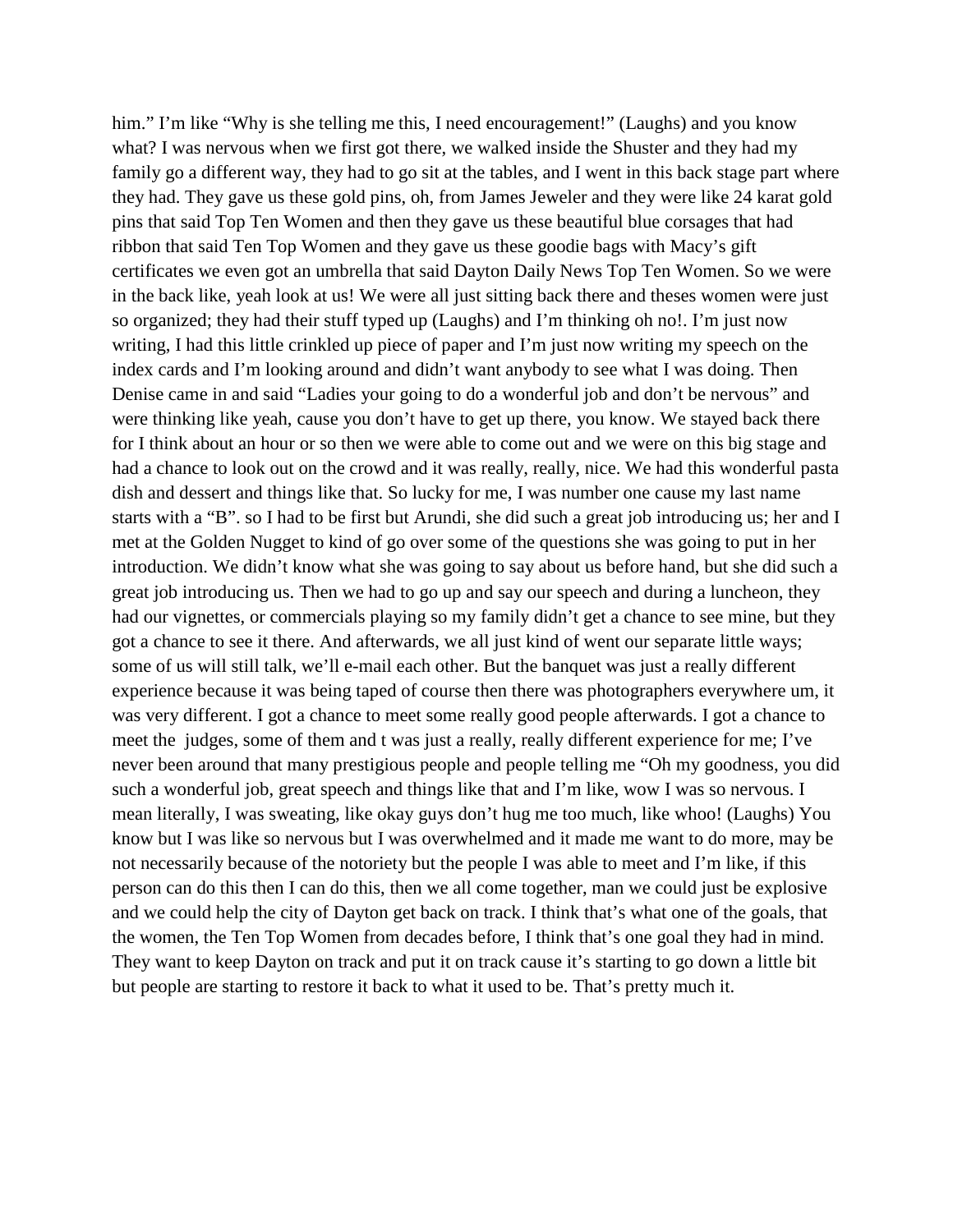#### Verboon: Any other advice or parting words?

Brewer: Um, like I said I just truly believe that if we all stick together, we'll make it. Cause if one person lags; we all lag. If one person is down; we all are down. And it might not seem that way, we might think in all different countries we don't affect each other but we actually. We are actually all one unit, when one person, when one country's economy is down; ours is down too regardless of what it looks like over here. So if we all can just stick together we can learn how to love one another. I think that the most important, if we can see each other as a real brother and sister and have a brotherly sister love; I actually think this world would be okay and we wouldn't have so much poverty and people trying to commit suicide and things like that because a lot times they think no one cares; no one loves them and they feel like they've been left out. If we can, one person can't affect everybody, I mean like impact, I can't go to every state, but if everybody would do it and do your part in some kind of way. You don't have to go on the street and literately pass out food and different things like that; but giving or seeing a need that needs to be met or just simple things like smiling at everybody. I try to keep a smile on my face and kind of say "Hey how you doing?" even if I don't know someone because you know, it might encourage someone's day. I remember, my children and I, we were coming out of Meijer and we were just in a really, really happy-go-lucky mood. We just started to skip and sing and I was pushing the cart and I had my children around the cart and I would push it and do the skateboard thing and I would jump on it. And I finally put it in the thing and um, the little cart handle thing, we took the bags out and we just skipped to the car and we were singing and this lady stopped me and she said "You know what? You really encouraged me today." And we just started laughing cause I was embarrassed, I didn't know people were just sitting there watching me (Laughs), my big self running and skipping and stuff. She said "You really encouraged me today." And I said "Oh, Thank you." She said "This is my daughter." And I believe her daughter was a teenager and if not she had to be her early twenties or so and she said "I'm trying to wonder when did my daughter and I stop skipping, when did we stop?" and she kind of looked at her daughter and they started holding hands and stuff and I'm getting teary-eyed and she's getting teary- eyed. And I'm like, please, I don't want to start crying in Meijer's parking lot. But that kind of made my day and I say a smile can brighten up someone's day; it can encourage someone else. I know there's times when I don't feel really happy or something like that but I'll see someone else who's smiling from ear to ear and I'm like ,wow I wonder why there're so happy and it kind of perks me up. So, I mean simple things we can do; just say hi to somebody and if you see somebody walking that might not look, "Hey how you doing?". Be encouraging, just some words of encouragement can often help someone. So it doesn't have to be a grand scale giving finances or anything like that or giving food; just encouraging one another with smiles or words or e-mailing someone just randomly. Like "Hey, I was just trying to see how you are doing, have a good day." You know, because that does bring a smile to somebody, it's encouraging to help someone else. And then they want to do it "Oh well I'm going to send somebody a random e-mail, you know, so I think pretty much if we just encourage one another;